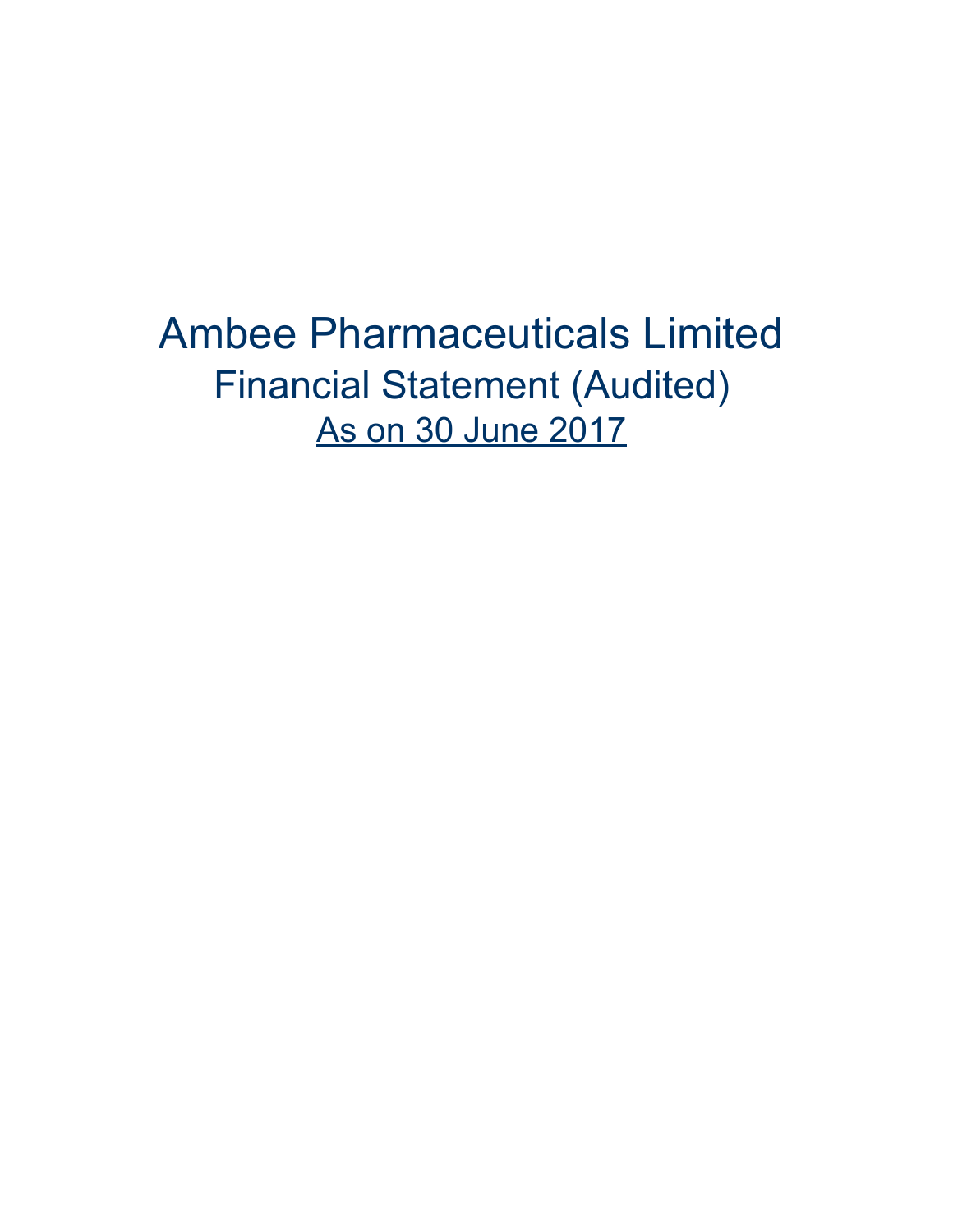# **STATEMENT OF FINANCIAL POSITION**

**AS AT JUNE 30, 2017**

|                                                                                   |                |               | <b>Amount in Taka</b> |                   |  |  |  |
|-----------------------------------------------------------------------------------|----------------|---------------|-----------------------|-------------------|--|--|--|
| <b>Particulars</b>                                                                | <b>Notes</b>   | 30 June, 2017 | 30 June, 2016         | 31 December, 2015 |  |  |  |
| <b>ASSETS</b>                                                                     |                |               |                       |                   |  |  |  |
| <b>Non-Current Assets</b>                                                         |                |               |                       |                   |  |  |  |
| Property, Plant & Equipment (at carrying<br>amount) less accumulated depreciation | $\overline{4}$ | 119,902,598   | 95,182,604            | 47,345,820        |  |  |  |
| Capital Work in Progress (Plant and Machinery<br>under Installation)              |                |               |                       |                   |  |  |  |
| <b>Total non-current assets</b>                                                   |                | 119,902,598   | 95,182,604            | 47,345,820        |  |  |  |
| <b>Current Assets</b>                                                             |                |               |                       |                   |  |  |  |
| Inventories                                                                       | 5              | 165,424,426   | 165,208,254           | 166,911,287       |  |  |  |
| <b>Trade Receivables</b>                                                          | 6              | 70,042,546    | 70,989,215            | 73,851,843        |  |  |  |
| Advances, Deposits and Pre-payments                                               | $\overline{7}$ | 82,639,015    | 78,111,185            | 79,713,732        |  |  |  |
| Short Term Investment                                                             |                |               |                       | 51,378,001        |  |  |  |
| Cash & Cash Equivalents                                                           | 8              | 13,570,751    | 12,661,792            | 11,399,809        |  |  |  |
| <b>Total current assets</b>                                                       |                | 331,676,738   | 326,970,446           | 383,254,673       |  |  |  |
| <b>Total Assets</b>                                                               |                | 451,579,336   | 422,153,050           | 430,600,492       |  |  |  |
| <b>Equity and liabilities</b>                                                     |                |               |                       |                   |  |  |  |
| Equity attributable to owners of the company                                      |                |               |                       |                   |  |  |  |
| <b>Share Capital</b>                                                              | 9              | 24,000,000    | 24,000,000            | 24,000,000        |  |  |  |
| <b>Tax-Holiday Reserve</b>                                                        | 10             | 5,134,154     | 5,134,154             | 5,134,154         |  |  |  |
| <b>Retained Earnings</b>                                                          |                | 31,445,078    | 30,430,396            | 28,759,661        |  |  |  |
| <b>Total equity</b>                                                               |                | 60,579,232    | 59,564,550            | 57,893,815        |  |  |  |
| <b>Non-current liabilities</b>                                                    |                |               |                       |                   |  |  |  |
| Deferred Tax                                                                      |                | 7,389,903     | 7,149,224             | 7,142,224         |  |  |  |
| Lease Finance (Non-Current Portion)                                               | 11             | 8,589,291     |                       |                   |  |  |  |
| <b>Total non-current liabilities</b>                                              |                | 15,979,194    | 7,149,224             | 7,142,224         |  |  |  |
| <b>Current liabilities</b>                                                        |                |               |                       |                   |  |  |  |
| Short Term Credit Facility                                                        | 12             | 188,630,623   | 198,367,656           | 214,553,325       |  |  |  |
| Lease Finance (Current Portion)                                                   | 11             | 7720872       |                       |                   |  |  |  |
| Interest Payable                                                                  | 13             | 59,288,141    | 42,166,753            | 32,990,514        |  |  |  |
| Liabilities for Goods & Others                                                    | 14             | 10,008,297    | 9,153,005             | 10,085,512        |  |  |  |
| Liabilities for Expenses                                                          | 15             | 9,867,061     | 9,035,635             | 10,435,986        |  |  |  |
| Liabilities for Other Finance                                                     | 16             | 54,896,135    | 55,923,830            | 55,341,029        |  |  |  |
| Provision for Income Tax                                                          | 17             | 34,734,641    | 32,390,426            | 31,700,680        |  |  |  |
| Workers Profit Participation Fund                                                 | 18             | 5,011,559     | 4,048,366             | 3,763,800         |  |  |  |
| <b>Unclaimed Dividend</b>                                                         | 19             | 4,863,582     | 4,353,605             | 6,693,606         |  |  |  |
| <b>Total current liabilities</b>                                                  |                | 375,020,909   | 355,439,276           | 365,564,452       |  |  |  |
| <b>Total equity and liabilities</b>                                               |                | 451,579,336   | 422,153,050           | 430,600,492       |  |  |  |

The accompanying notes form an integral part of these financial statements.

Approved and authorised for issue by the Board of Directors on 5th November, 2017 and signed for and on behalf of the Board.

Sd/- Sd/- **(A. K. M. Khairul Aziz) (Jahangir Alam)** 

Sd/- Sd/- Sd/- **(Aziz Mohammad Bhai) (Nurjehan Hudda) (Naureen Aziz M. Bhai) Chairman Director Chairman** *Director* **Director Director Director Director** 

**Chief Financial Officer Company Secretary Company Secretary** 

Subject to our separate report of even date.

 Sd/-  **Khan Wahab Shafique Rahman & Co. Date: Dhaka Chartered Accountants** 

**November 05, 2017.**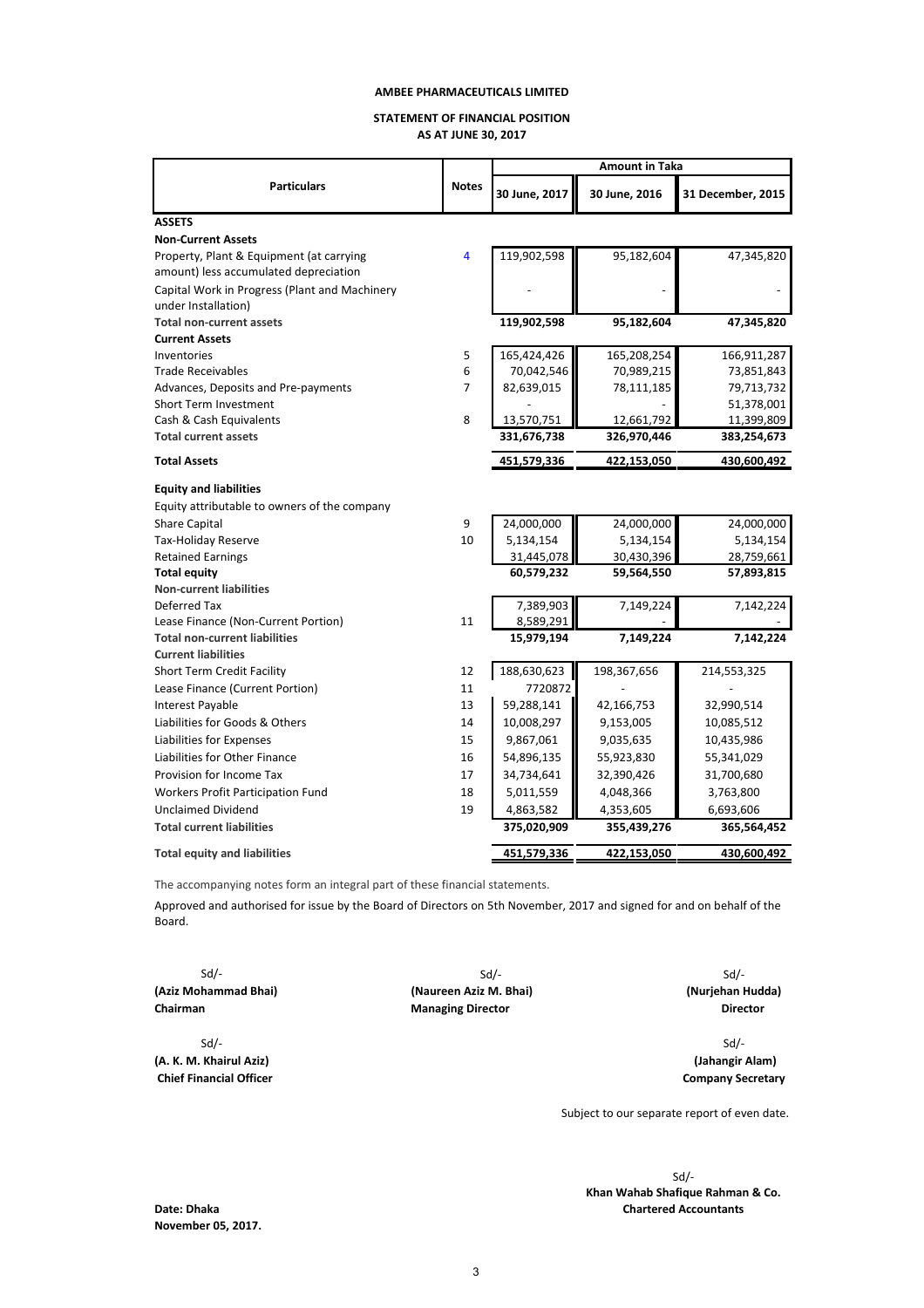# **STATEMENT OF PROFIT OR LOSS AND OTHER COMPREHENSIVE INCOME**

### **FOR THE PERIOD ENDED JUNE 30, 2017**

|                                                |    |                                            | <b>Amount In Taka</b>                                  |                                                           |                                            |
|------------------------------------------------|----|--------------------------------------------|--------------------------------------------------------|-----------------------------------------------------------|--------------------------------------------|
| <b>Particulars</b>                             |    | Notes   For the year ended<br>30 June 2017 | For the eighteen<br>month period<br>ended 30 June 2016 | For the six-months<br>period ended 30<br><b>June 2016</b> | For the period<br>ended<br>31December 2015 |
| Revenue                                        | 20 | 351,819,114                                | 511,999,180                                            | 172,599,804                                               | 339,399,376                                |
| Cost of Sales                                  | 21 | (167,007,820)                              | (244, 891, 250)                                        | (83,029,492)                                              | (161, 861, 758)                            |
| <b>Gross Profit</b>                            |    | 184,811,294                                | 267,107,930                                            | 89,570,312                                                | 177,537,618                                |
| <b>Operating expenses</b>                      |    | (155, 369, 787)                            | (231, 108, 540)                                        | (77, 997, 229)                                            | (153, 111, 311)                            |
| <b>Administrative Expenses</b>                 | 22 | (26, 205, 128)                             | (30,694,504)                                           | (10, 465, 299)                                            | (20, 229, 205)                             |
| Selling, Distribution & Marketing Expenses     | 23 | (129, 164, 660)                            | (200, 414, 036)                                        | (67, 531, 930)                                            | (132,882,106)                              |
| <b>Profit from Operations</b>                  |    | 29,441,506                                 | 35,999,390                                             | 11,573,083                                                | 24,426,307                                 |
| Non Operating Income                           | 24 |                                            | 1,633,203                                              | 255,202                                                   | 1,378,001                                  |
| <b>Finance Expenses</b>                        | 25 | (19,084,059)                               | (27, 338, 745)                                         | (9,336,201)                                               | (18,002,544)                               |
| <b>Impairment of Assets</b>                    |    |                                            |                                                        |                                                           |                                            |
| Profit before contribution to WPPF             |    | 10,357,448                                 | 10,293,849                                             | 2,492,084                                                 | 7,801,764                                  |
| <b>Contribution to WPPF</b>                    | 26 | (517, 872)                                 | (514, 692)                                             | (124, 604)                                                | (390,088)                                  |
| <b>Profit Before Tax</b>                       |    | 9,839,575                                  | 9,779,156                                              | 2,367,480                                                 | 7,411,676                                  |
| <b>Income Tax Expenses</b>                     |    | (2,584,893)                                | (1,597,232)                                            | (696, 745)                                                | (900, 487)                                 |
| <b>Current Tax</b>                             |    | (2,344,215)                                | (2,767,975)                                            | (689, 746)                                                | (2,078,229)                                |
| Deferred Tax                                   |    | (240, 679)                                 | 1,170,743                                              | (6,999)                                                   | 1,177,742                                  |
| Profit after Tax<br>Other Comprehensive Income |    | 7,254,682                                  | 8,181,924                                              | 1,670,735                                                 | 6,511,189                                  |
| <b>Total Comprehensive Income</b>              |    | 7,254,682                                  | 8,181,924                                              | 1,670,735                                                 | 6,511,189                                  |
| <b>Number of Shares</b>                        |    | 2,400,000                                  | 2,400,000                                              | 2,400,000                                                 | 2,400,000                                  |
| <b>Earnings Per Share (EPS) basic</b>          |    |                                            |                                                        |                                                           |                                            |
| (Adjusted EPS of 2017)                         | 27 | 3.02                                       | 3.41                                                   | 0.70                                                      | 2.71                                       |

The accompanying notes form an integral part of these financial statements. Approved and authorised for issue by the Board of Directors on 5th November, 2017 and signed for and on behalf of the Board.

| Sd/- | Sd/-                   | Sd |
|------|------------------------|----|
|      | (Naureen Aziz M. Bhai) |    |

**(Aziz Mohammad Bhai)**

**Chairman Managing Director Director**

**(Nurjehan Hudda)**

Sd/- Sd/- **(A. K. M. Khairul Aziz) (Jahangir Alam) Chief Financial Officer Company Secretary** 

Subject to our separate report of even date.

Sd/- **Date: Dhaka Khan Wahab Shafique Rahman & Co. Chartered Accountants**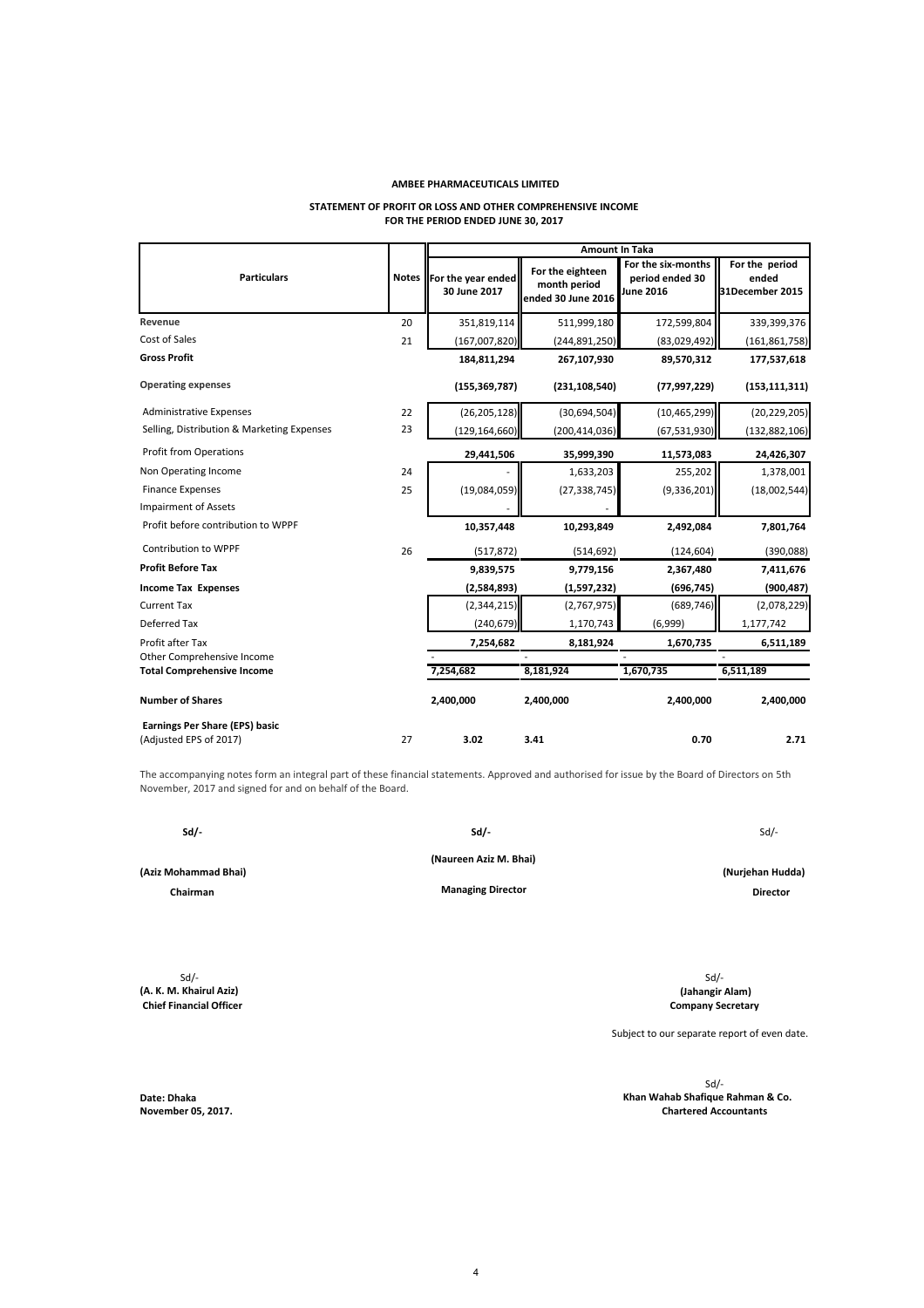# **STATEMENT OF CHANGES IN EQUITY FOR THE PERIOD ENDED JUNE 30, 2017**

|                                       |              | <b>Amount in Taka</b> |                 |               |
|---------------------------------------|--------------|-----------------------|-----------------|---------------|
| <b>IParticulars</b>                   | <b>Share</b> | <b>Tax Holiday</b>    | Retained        | <b>Total</b>  |
|                                       | Capital      | Reserve               | <b>Earnings</b> | Amount        |
| Balance as at 01 January 2016         | 24,000,000   | 5,134,154             | 28,759,661      | 57,893,815    |
| Transactions with the equity holders: |              |                       |                 |               |
| <b>Issue Bonus Share</b>              |              |                       |                 |               |
| Dividend for 2015                     |              |                       |                 |               |
| Net Profit after Tax 2016             |              |                       | 1,670,735       | 1,670,735     |
| Balance as at 30 June 2016            | 24,000,000   | 5,134,154             | 30,430,396      | 59,564,550    |
|                                       |              |                       |                 |               |
| Balance as at 01 July 2016            | 24,000,000   | 5,134,154             | 30,430,396      | 59,564,550    |
| Transactions with the equity holders: |              |                       |                 |               |
| <b>Issue Bonus Share</b>              |              |                       |                 |               |
| Dividend for 2016                     |              |                       | (6, 240, 000)   | (6, 240, 000) |
| Net Profit after Tax 2017             |              |                       | 7,254,682       | 7,254,682     |
| Balance as at 30 June 2017            | 24,000,000   | 5,134,154             | 31,445,078      | 60,579,232    |

Approved and authorised for issue by the Board of Directors on 5th November, 2017 and signed for and on behalf of the Board.

Sd/- Sd/- **(A. K. M. Khairul Aziz) (Jahangir Alam)** 

Sd/- Sd/- Sd/- **(Aziz Mohammad Bhai) (Naureen Aziz M. Bhai) (Nurjehan Hudda) Managing Director** 

 **Company Secretary**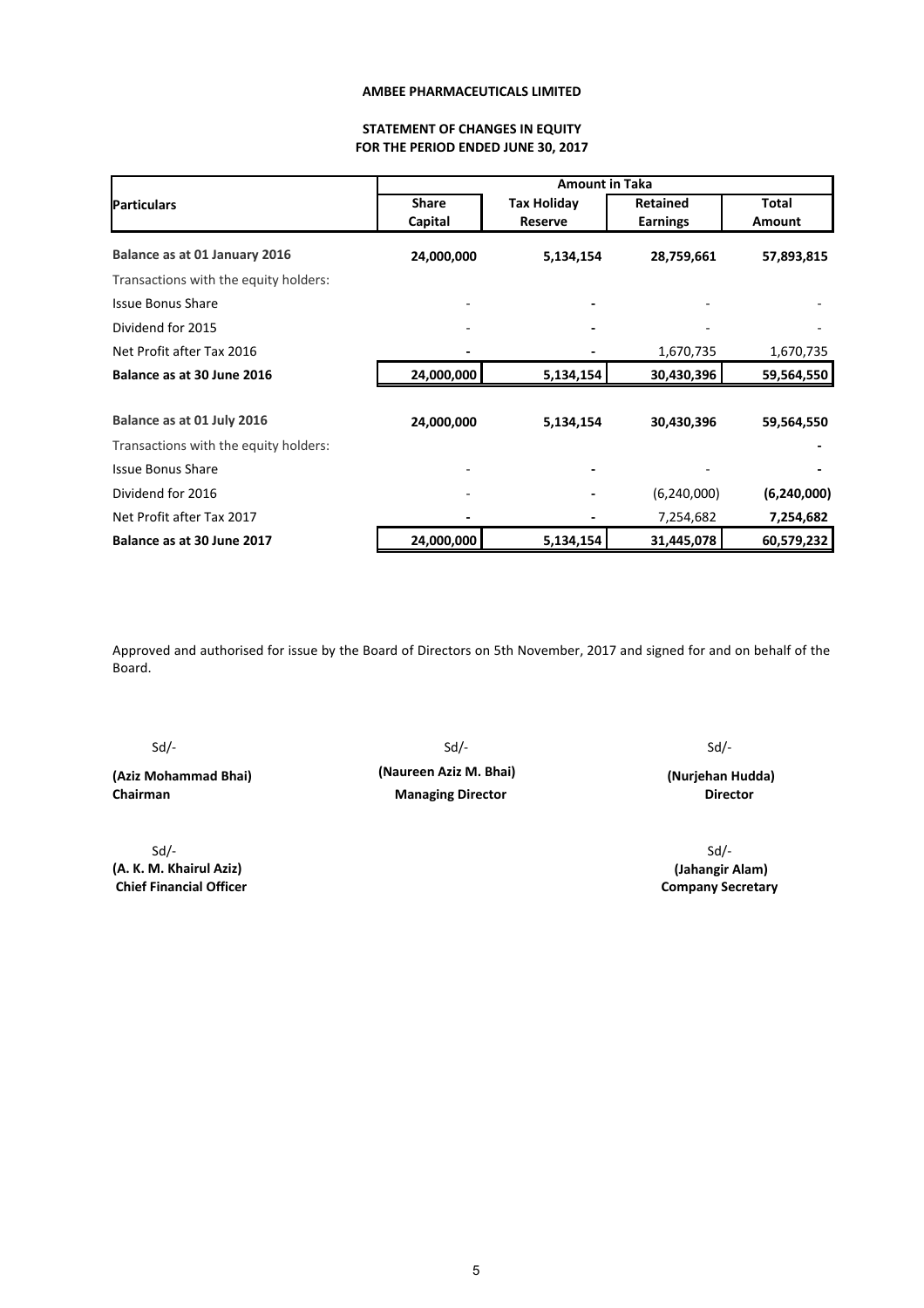# **STATEMENT OF CASH FLOWS FOR THE PERIOD ENDED JUNE 30, 2017**

|                                                          | <b>Amount in Taka</b>              |                                                        |                                                    |                                            |  |  |  |
|----------------------------------------------------------|------------------------------------|--------------------------------------------------------|----------------------------------------------------|--------------------------------------------|--|--|--|
| <b>Particulars</b>                                       | For the year ended<br>30 June 2017 | For the eighteen<br>month period ended<br>30 June 2016 | For the six-months<br>period ended 30<br>Uune 2016 | For the period<br>ended 31December<br>2015 |  |  |  |
| <b>Cash Flows From Operating Activities :</b>            |                                    |                                                        |                                                    |                                            |  |  |  |
| Cash receipts from customers & others                    | 352,765,783                        | 524,284,586                                            | 175,717,634                                        | 348,566,952                                |  |  |  |
| Payments for costs, expenses & others                    | (304, 214, 153)                    | (463, 013, 307)                                        | (164, 481, 841)                                    | (298, 531, 466)                            |  |  |  |
| <b>Cash Generated from operating activities</b>          | 48,551,630                         | 61,271,279                                             | 11,235,793                                         | 50,035,486                                 |  |  |  |
| <b>Finance Expenses</b>                                  | (19,084,059)                       | (27, 338, 745)                                         | (9, 336, 201)                                      | (18,002,544)                               |  |  |  |
| Income tax paid                                          | (4,669,416)                        | (5,005,054)                                            | (777, 372)                                         | (4,227,682)                                |  |  |  |
| Net cash Generated from operating activities             | 24,798,155                         | 28,927,480                                             | 1,122,220                                          | 27,805,260                                 |  |  |  |
| <b>Cash Flows From Investing Activities:</b>             |                                    |                                                        |                                                    |                                            |  |  |  |
| Purchase of Fixed Assets                                 | (17, 131, 478)                     | (53, 142, 287)                                         | (49, 481, 038)                                     | (3,661,249)                                |  |  |  |
| Plant and Machinery under Installation                   |                                    |                                                        |                                                    |                                            |  |  |  |
| Net cash (used in) / generated from investing activities | (17, 131, 478)                     | (53, 142, 287)                                         | (49, 481, 038)                                     | (3,661,249)                                |  |  |  |
| <b>Cash Flows From Financing Activities:</b>             |                                    |                                                        |                                                    |                                            |  |  |  |
| <b>Other Finance</b>                                     | (1,027,695)                        | 14,576,466                                             | 582,801                                            | 13,993,665                                 |  |  |  |
| Dividend paid                                            | (5,730,023)                        | (4, 276, 339)                                          | (2,340,001)                                        | (1,936,338)                                |  |  |  |
| Net cash used in financing activities                    | (6,757,718)                        | 10,300,127                                             | (1,757,200)                                        | 12,057,327                                 |  |  |  |
| Net change in Cash and Cash Equivalents                  | 908,959                            | (13,914,680)                                           | (50, 116, 018)                                     | 36,201,338                                 |  |  |  |
| Cash and cash equivalents as at 1 July, 2016             | 12,661,792                         | 26,576,472                                             | 62,777,810                                         | 26,576,472                                 |  |  |  |
| Cash and cash equivalents (Closing)                      | 13,570,751                         | 12,661,792                                             | 12,661,792                                         | 62,777,810                                 |  |  |  |
| Net Operating Cash Flow Per Share (Note -29)             | 10.33                              | 12.06                                                  | 0.47                                               | 11.59                                      |  |  |  |
| <b>Components of Cash and Cash Equivalents</b>           |                                    |                                                        |                                                    |                                            |  |  |  |
| Cash and Cash Equivalents                                | 13,570,751                         | 12,661,792                                             | 12,661,792                                         | 11,399,809                                 |  |  |  |
| Short Term Investment                                    |                                    |                                                        |                                                    | 51,378,001                                 |  |  |  |
| <b>Total Cash and Cash Equivalents</b>                   | 13,570,751                         | 12,661,792                                             | 12,661,792                                         | 62,777,810                                 |  |  |  |

Approved and authorised for issue by the Board of Directors on 5th November, 2017 and signed for and on behalf of the Board.

**Chairman Director Director Director Director Director Director Director** 

Sd/- Sd/- **(A. K. M. Khairul Aziz) (Jahangir Alam) Chief Financial Officer Company Secretary**  Company Secretary **Company Secretary Company Secretary Company Secretary** 

**(Aziz Mohammad Bhai) (Naureen Aziz M. Bhai) (Nurjehan Hudda)**

Sd/- Sd/- Sd/-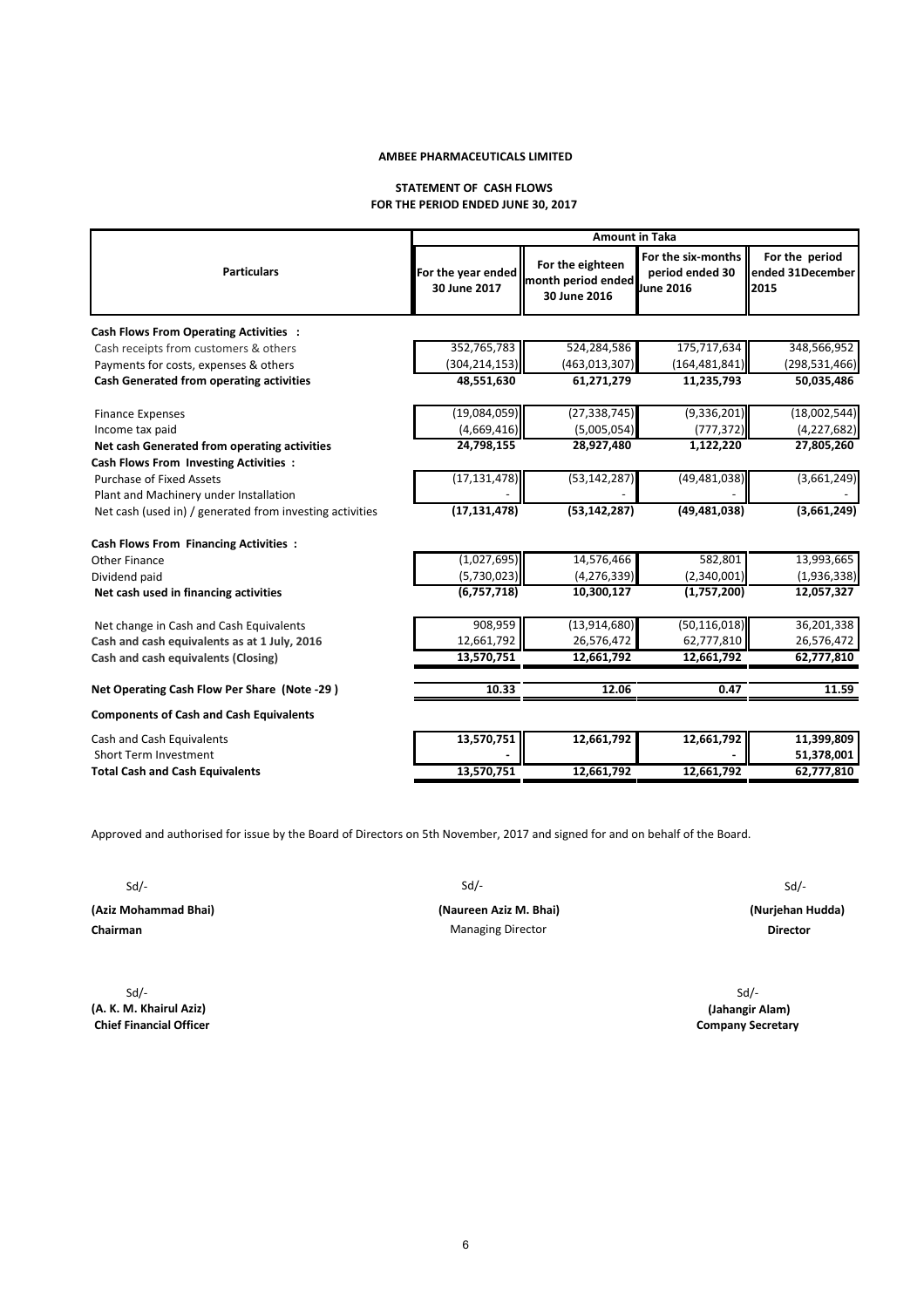# **ACCOUNTING POLICY AND EXPLANATORY NOTES TO THE FINANCIAL STATEMENTS. AS AT AND FOR THE YEAR ENDED 30TH JUNE, 2017.**

# **1 The Background and Activities of the Company**

# **1.1 Status of the Company**

The Ambee Pharmaceuticals Limited (the "Company") was incorporated in Bangladesh as a public Company on 4th February, 1976. It commenced commercial operation in 1978 and went for public issue of shares in 1986. The shares of the Company are listed in the Dhaka and Chittagong Stock Exchanges of Bangladesh.

The registered office of the Company is located at 184/1, Tejgaon I/A, Dhaka – 1208 and the manufacturing plant is located at same place at 184/1, Tejgaon I/A, Dhaka – 1208.

# **1.2 Principal Activities**

The principal activities of the Company were manufacturing of pharmaceuticals drugs and medicines and sales thereof.

# **2 Bases of Financial Statements- Its Preparation and Presentation**

# **2.1 Measurement Bases**

The financial statements have been prepared on the historical cost convention. The financial statements therefore, do not take into consideration the effect of inflation.

# **2.2 Reporting Framework and Compliance thereof**

The financial statements have been prepared in compliance with the requirements of the Companies Act 1994, the Securities and Exchange Rules 1987, the Listing Regulations of Dhaka and Chittagong Stock Exchanges and other relevant local laws and regulations as applicable and in accordance with the applicable Bangladesh Financial Reporting Standards (BFRSs) including Bangladesh Accounting Standards (BASs) as adopted by the Institute of Chartered Accountants of Bangladesh (ICAB), in accordance with International Accounting Standards (IASs) and International Financial Reporting Standards (IFRSs).

# **2.3 Components of financial statements are:**

The presentation of these financial statements is made in accordance with the guidelines provided by BAS 1: Presentation of Financial Statements.

# **The financial statements comprises of:**

- (a) Statement of Financial Position as at June 30,2017;
- (b) Statement of Profit or Loss and Other Comprehensive Income for the year ended June 30, 2017;
- (c) Statement of Changes in Equity as at June 30, 2017;
- (d) Statement of Cash Flows for the year ended June 30, 2017 ; and
- (e) Notes to the financial statements comprising summary of significant accounting policies and explanatory information.

# **2.4 Reporting Period**

The financial statements cover for the period of 12 months from July 01, 2016 to June 30, 2017.

# **2.5 Authorization for Issue**

The financial statements have been authorized for issue by the Board of Directors on 5th November, 2017.

# **2.6 Functional and Presentation Currency**

Items included in these financial statements are measured using the currency of the primary economic environment in which the Company operates ('the functional currency'). These financial statements are presented in Bangladesh Taka (Taka/Tk./BDT) which is also the functional currency of the Company. All financial information presented has been rounded off to the nearest Taka except where indicated otherwise.

# **2.7 Comparative Information**

Comparative information has been disclosed in respect of the year 2015 & 2016 for all numerical information in the financial statements and also the narrative and descriptive information where it is relevant for understanding of the current period's financial statements.

Figures have been re-arranged wherever considered necessary to ensure better comparability with the current period.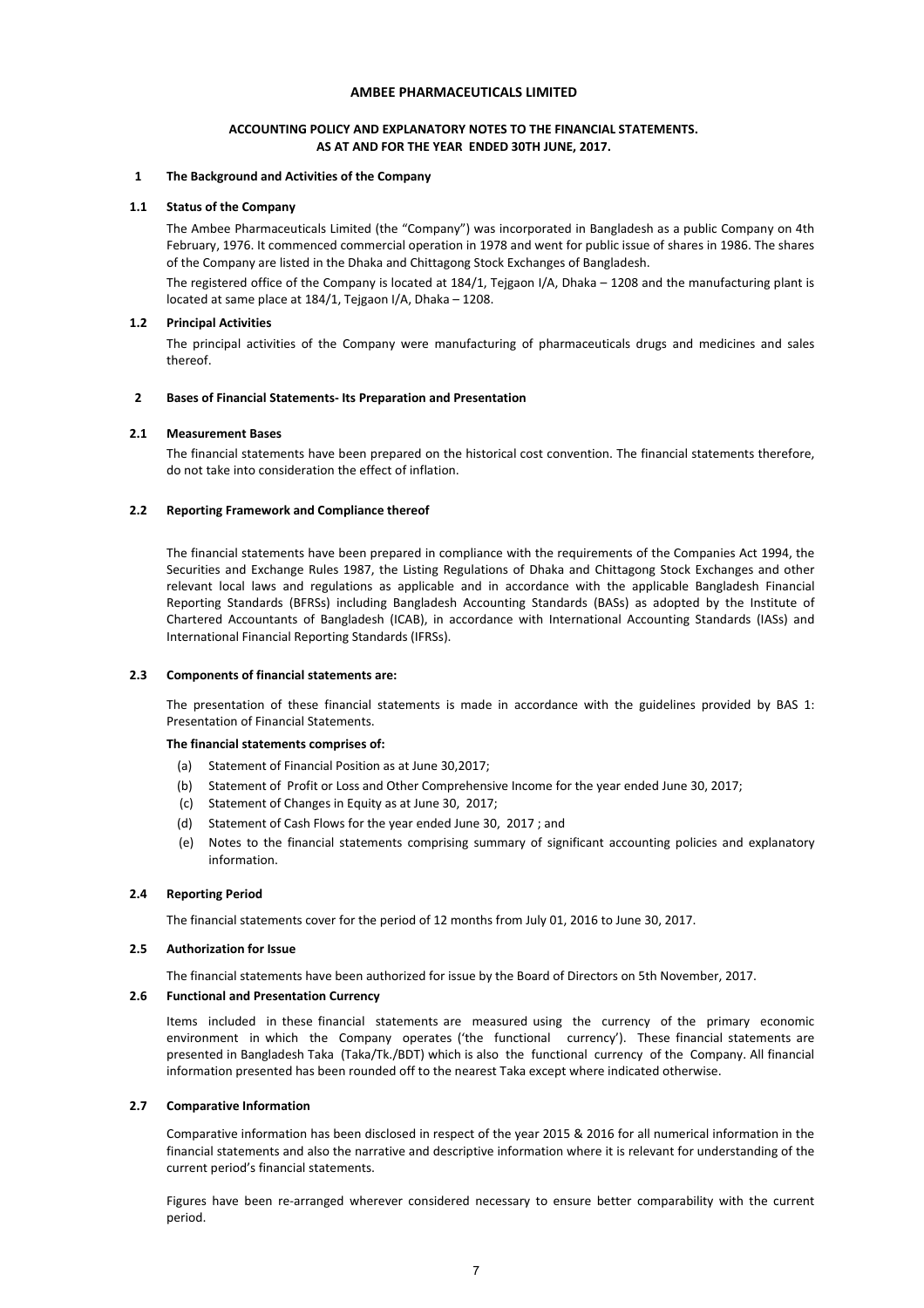# **2.8 Use of Estimates and Judgments**

The preparation of financial statements requires management to make judgments, estimates and assumptions that affect the application of accounting policies and the reported amounts of assets, liabilities, income and expenses. Actual results may differ from these estimates.

Estimates and underlying assumptions are reviewed on an ongoing basis. Revision of accounting estimates is recognized in the period in which the estimate is revised if the revision affects only that period, or in the period of revision and future periods if the revision affects both current and future periods.

In particular, the key areas of estimation, uncertainty and critical judgments in applying accounting policies that have the most significant effect on the amounts recognized in the financial statements are described in the following notes:

| Note: 3.8   | Income tax expense            |
|-------------|-------------------------------|
| Note: 3.2.3 | Depreciation on Fixed Assets. |
| Note: 3.6   | Inventories                   |
| Note: 15    | Liabilities for Expenses      |

# **3 Significant Accounting Policies**

The accounting principles and policies in respect of material items of financial statements set out below have been applied consistently to all periods presented in these financial statements.

# **3.1 Revenue Recognition**

In compliance with the requirements of BAS 18: Revenue, revenue receipts from customers against sales is recognized when products are dispatched to customers, that is, when the significant risk and rewards of ownership have been transferred to the buyer, recovery of the consideration is probable, the associated costs and possible return of goods can be estimated reliably, and there is no continuing management involvement with the goods.

# **3.1.1 Turnover**

Turnover for the year comprises local sales.

# **3.2 Property, Plant and Equipment**

# **3.2.1 Recognition and Measurement**

This has been stated at cost less accumulated depreciation in compliance with the requirements of BAS 16: Property, Plant and Equipment. The cost of acquisition of an asset comprises its purchase price and any directly attributable cost of bringing the assets to its working condition for its intended use inclusive of inward freight, duties and non-refundable taxes.

# **3.2.2 Subsequent Expenditure**

The Company recognizes in carrying amount of an item of property, plant and equipment. The cost of replacing part of such an item when that cost is incurred and it is probable that the future economic benefits embodied with the item will flow to the Company and the cost of the item can be measured reliably. Expenditure incurred after the assets have been put into operation, such as repairs and maintenance is normally charged off as revenue expenditure in the period in which it is incurred. In situation where it can be clearly demonstrated that the expenditure has resulted in an increase in the future economic benefit expected to be obtained from the use of the fixed assets, the expenditure is capitalized as an additional cost of the assets. All other costs are recognized to the statement of profit or loss and other comprehensive income account as expenses if incurred. All up gradation/enhancement are generally charged off as revenue expenditure unless they bring similar significant additional benefits.

# **3.2.3 Depreciation on Fixed Assets (Note-4.00)**

Depreciation is provided to amortize the cost of the assets after commissioning, over the period of their expected useful lives, in accordance with the provisions of BAS 16: Property, Plant and Equipment. Depreciation is provided at the following rates on reducing balance basis:

| <b>Particulars</b>      | <b>Rate</b> |
|-------------------------|-------------|
| <b>Factory Building</b> | 2.50%       |
| Plant & Machinery       | 7.00%       |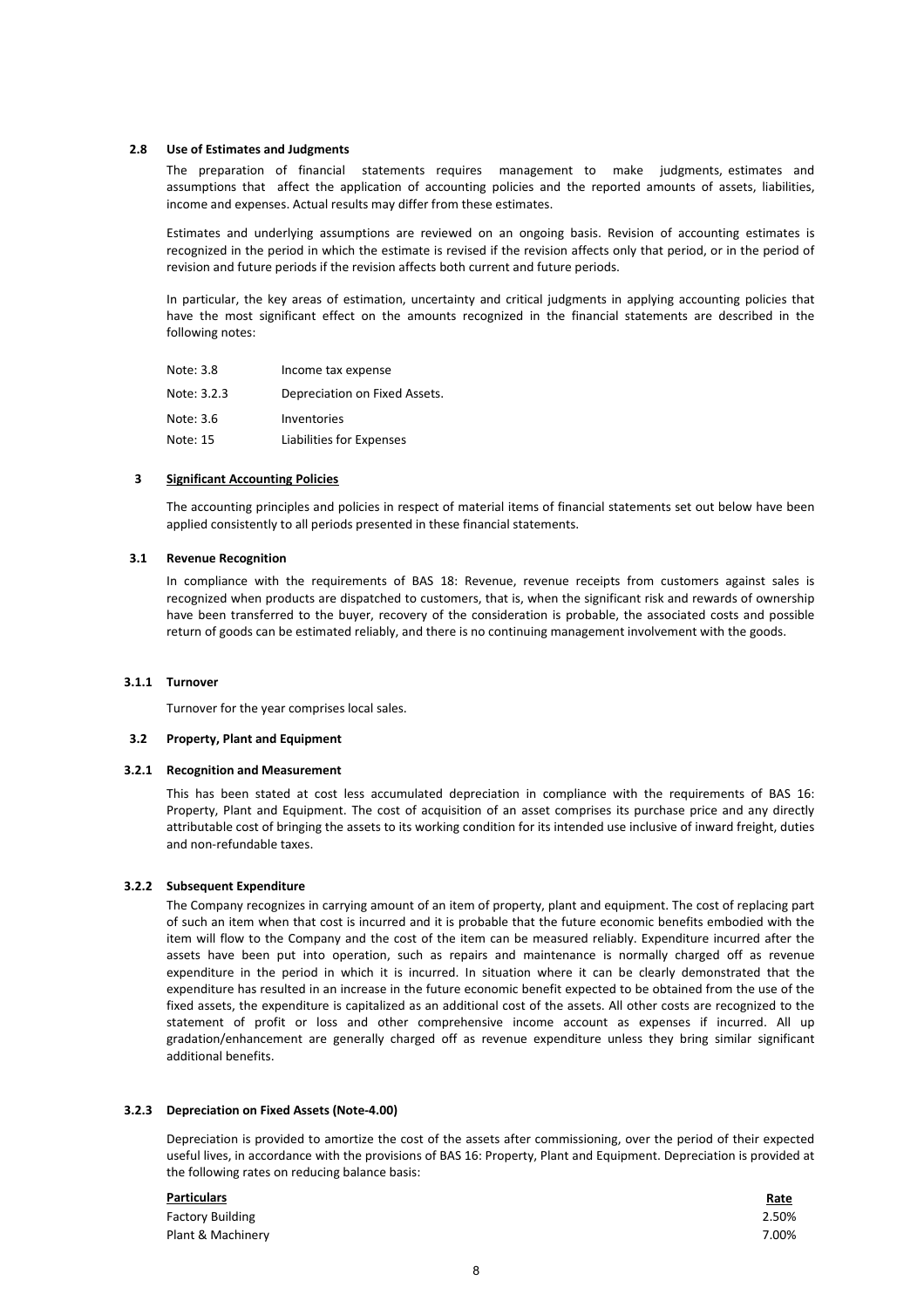| Deep Tube Well                 | 15.00% |
|--------------------------------|--------|
| Diesel Generating Set          | 15.00% |
| Loose Tools                    | 15.00% |
| Laboratory Equipment           | 10.00% |
| <b>Electrical Installation</b> | 10.00% |
| Laboratory Glassware           | 15.00% |
| <b>Production Equipment</b>    | 10.00% |
| <b>Transport and Vehicles</b>  | 20.00% |
| Motor Cycle                    | 20.00% |
| <b>Furniture and Fixtures</b>  | 10.00% |
| Office Equipment               | 15.00% |
| Office By-cycles               | 20.00% |
| <b>Books</b>                   | 15.00% |
|                                |        |

# **3.2.4 Leases**

A finance lease is a lease that transfer substantially all the risks and rewards incidental to ownership of an asset. Title may or may not be transferred eventually. Financial lease are capitalized at the commencement of the lease term at amounts equal to the fair value of the leased property or, if lower, the present value of the minimum lease payments.

Asset under finance leases are recognized in the statement of financial position and the future lease payments are recognized as lease liabilitiy. Expenses for the period correspond to depreciation of the leased assets and interest cost for the lease finance are charged in the statement of profit or loss and other comprehensive income.

# **3.2.5 Disposal of Fixed Assets**

On disposal of fixed assets, the cost and accumulated depreciation are eliminated and gain or loss on such disposal is reflected in the statement of profit or loss and other comprehensive income, which is determined with reference to the net book value of the assets and net sales proceeds.

# **3.2.6 Capital Work-In-Progress**

Amount paid for acquiring of fixed assets and the cost of assets not put to use at the year-end are disclosed under capital work-in-progress.

# **3.3 Financial Instruments**

Non-derivative financial instruments comprise investment in shares, accounts and other receivables, cash and cash equivalents, borrowings and other payables.

# **3.3.1 Financial Assets**

Financial assets of the Company include cash and cash equivalents, accounts receivable and other receivables. The Company initially recognizes receivable on the date they are originated. All others financial assets are recognized initially on the date at which the Company becomes a party to the contractual provisions of the transactions. The Company derecognizes a financial asset when, and only when the contractual rights or probabilities of receiving the cash flows from the asset expire or it transfer the rights to receive the contractual cash flows on the financial asset in a transaction in which substantially all the risk and rewards of ownership of the financial asset are transferred.

#### **3.3.1(a) Trade Receivable (Note- 6.00)**

Trade receivables are created at original invoice amount less any provisions for doubtful debts. Provisions are made where there is evidence of a risk of non-payment, taking into account aging, previous experience and general economic conditions. When an account receivable is determined to be uncollected, it is written off, firstly against any provision available and then to the profit and loss account. Subsequent recoveries of amounts previously provided for, are credited to the statements of profit or loss and other comprehensive income account.

#### **3.3.1(b) Cash and Cash Equivalents (Note- 8.00)**

Cash and cash equivalents include cash in hand and with banks on current and deposit accounts which are held and available for use by the Company without any restriction. There is insignificant risk of change in value of the same.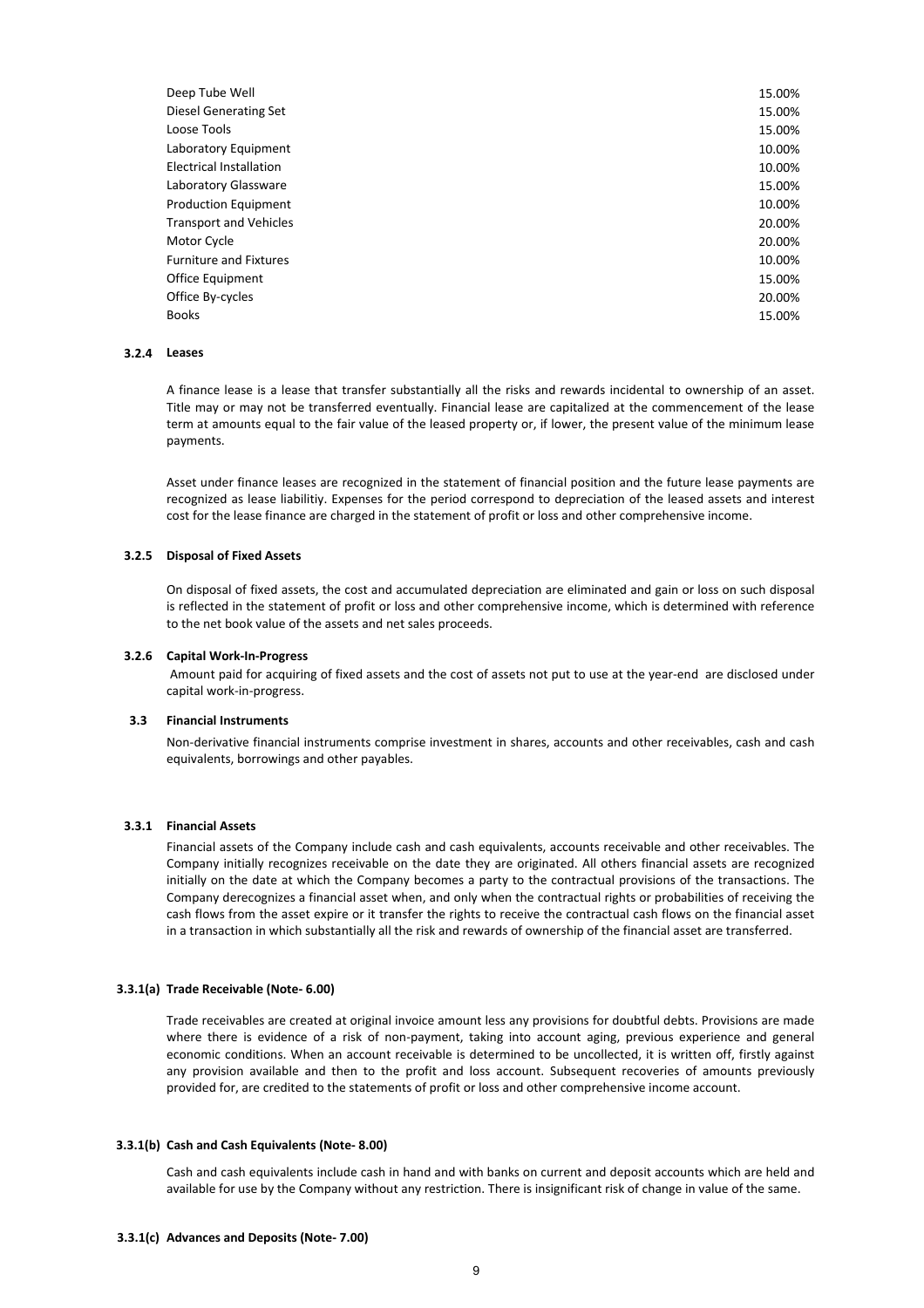Advances are initially measured at cost. After initial recognition, advances are carried at cost less deductions, adjustments or charges to other account heads.

Deposits are measured at payment value.

# **3.4 Financial Liability**

Financial liabilities are recognized initially on the transaction date at which the Company becomes a party to the contractual provisions of the liability. The Company derecognizes a financial liability when its contractual obligations are discharged or cancelled or expired.

Finance liabilities include payable for expenses, liability for capital expenditure and other current liabilities.

#### **3.5 Impairment**

### **(a) Financial Assets**

Trade receivables and other receivables are assessed at each reporting date to determine whether there is any objective evidence of impairment. Financial assets are impaired if objective evidence indicates that a loss event has occurred after the initial recognition of the asset and that the loss event had a negative effects on the estimated future cash flows of that asset, that can be estimated reliably. Objective evidence that financial assets are impaired can include default or delinquency by a debtor, indications that a debtor or issuer will become bankruptcy etc.

# **(b) Non-Financial Assets**

An asset is impaired when its carrying amount exceeds its recoverable amount. The Company assesses at each reporting date whether there is any indication that an asset may be impaired. If any such indication exists, the Company estimates the recoverable amount of the asset. The recoverable amount of an asset is the higher of its fair value less costs to sell and its value in use. Carrying amount of the assets is reduced to its recoverable amount by recognizing an impairment loss if, and only if, the recoverable amount of the asset is less than its carrying amount. Impairment loss is recognized immediately in statement of profit or loss and other comprehensive income unless the asset is carried at revalued amount.

#### **3.6 Inventories**

Inventories are carried at the lower of cost and net realizable value as prescribed by BAS 2: Inventories. Cost is determined on weighted average cost basis. The cost of inventories comprises of expenditure incurred in the normal course of business in bringing the inventories to their present location and condition. Net realizable value is based on estimated selling price less any further costs expected to be incurred to make the sale.

#### **3.7 Provisions**

A provision is recognized in the statement of financial position when the Company has a legal or constructive obligation as a result of a past event, it is probable that an outflow of economic benefits will be required to settle the obligation and a reliable estimate can be made of the amount of the obligation. Provision is ordinarily measured at the best estimate of the expenditure required to settle the present obligation at the date of statement of financial position. Where the effect of time value of money is material, the amount of provision is measured at the present value of the expenditures expected to be required to settle the obligation.

# **3.8 Income Tax Expense**

Income tax expenses comprise current and deferred taxes. Income tax expenses are recognized in the statement of profit or loss and other comprehensive income except to the extent that it relates to items recognized directly in equity, in which case it is recognized in equity.

# **(a) Current Tax**

Current tax is the expected tax payable on the taxable income for the period, using tax rates enacted or substantively enacted at the reporting date, and any adjustment to tax payable in respect of previous periods. The tax rate used for the reporting periods is as follows:

| Year |                                  | Tax rate |
|------|----------------------------------|----------|
| 2015 |                                  | 25.00%   |
| 2016 |                                  | 25.00%   |
| 2017 | (01 July, 2016 to 30 June, 2017) | 25.00%   |

The Company qualifies as a "Publicly Traded Company"; hence the applicable Tax Rate is 25.00%.

# **(b) Deferred Tax**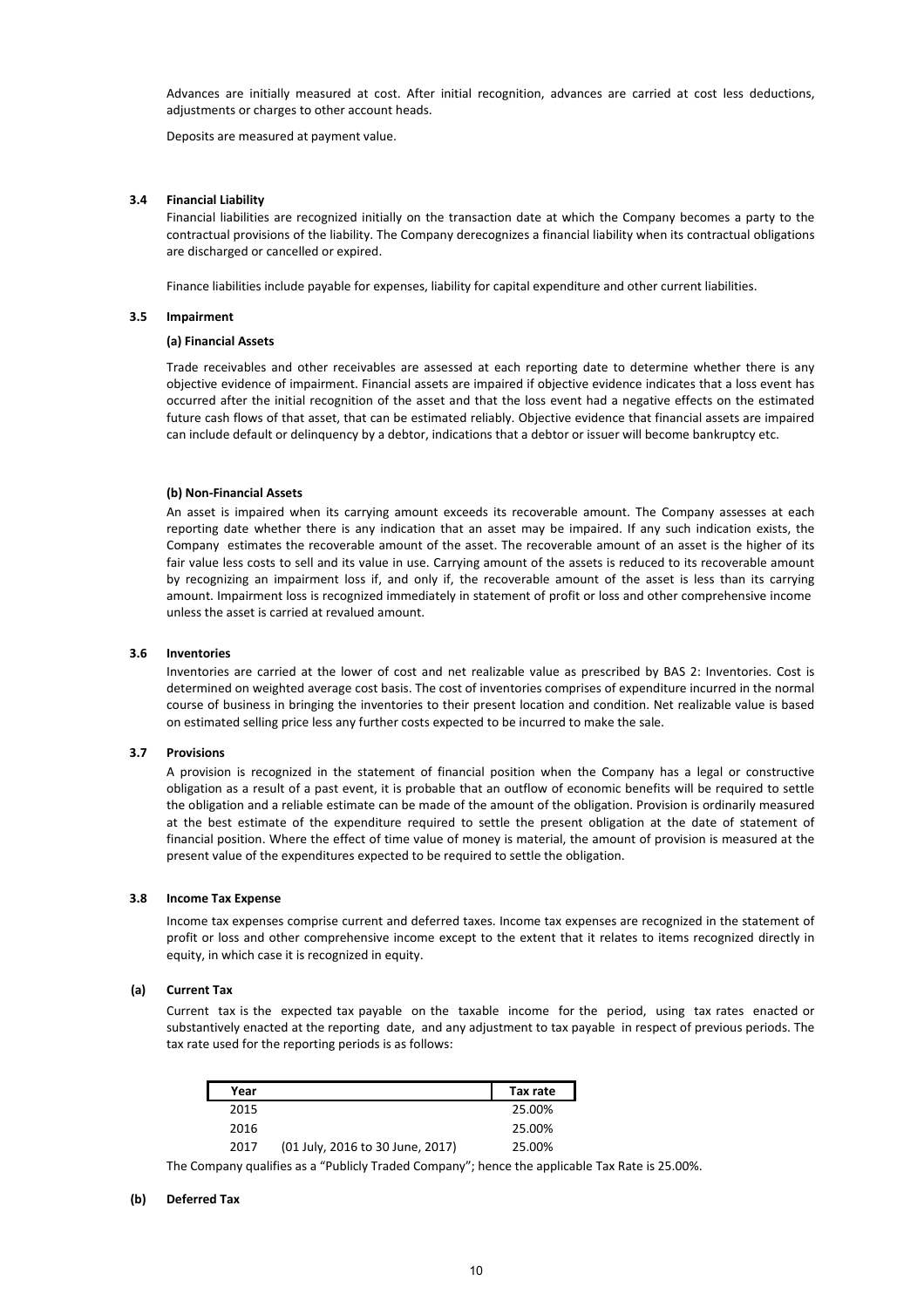The Company has recognized deferred tax using balance sheet method in compliance with the provisions of BAS 12: Income Taxes. The Company's policy of recognition of deferred tax assets/ liabilities is based on temporary differences (Taxable or deductible) between the carrying amount (Book value) of assets and liabilities for financial reporting purpose and its tax base, and accordingly, deferred tax income/expenses has been considered to determine net profit after tax and earnings per shares (EPS).

A deferred tax asset is recognized to the extent that it is probable that future taxable profit will be available, against which temporary differences can be utilized. Deferred tax assets are reviewed at each reporting date and reduced to the extent that it is no longer probable that the related tax benefit will be realized.

# **3.9 Borrowing Cost**

Borrowing costs are recognized as expenses in the period in which they are incurred unless capitalization of such is allowed under BAS 23 : Borrowing Costs.

# **3.10 Employee Benefits**

The Company operates a contributory provident fund for its Head Office Staff. Assets of provident fund are held in a separate trustee who administrats fund as per the relevant rules and is funded by payments from employees and by the Company at pre-determined rates. The Company's contribution to the provident fund is charged off as revenue expenditure in the period to which the contributions relate.

# **3.11 Contribution to Workers' Profit Participation/ Welfare Funds**

This represents 5% of net profit before tax contributed by the Company as per provisions of the Bangladesh Labor Law, 2006 and is payable to workers as defined in the said law.

# **3.12 Proposed Dividend**

The amount of proposed dividend has not been accounted for but disclosed in the notes to the financial statements along with dividend per share in accordance with the requirements of the Para 125 of Bangladesh Accounting Standard (BAS) 1: Presentation of Financial Statements. Also, the proposed dividend has not been considered as "Liability" in accordance with the requirements of the Para 12 & 13 of Bangladesh Accounting Standard (BAS) 10: Events After The Reporting Period, because no obligation exists at the time of approval of accounts and recommendation of dividend by the Board of Directors.

Dividend proposed by the Board of Directors for the year under review shall be accounted for after the approval of the shareholders in the Annual General Meeting.

# **3.13 Earnings per Share (EPS)**

This has been calculated by dividing the basic earnings by the weighted average number of ordinary shares outstanding during the period.

# **Basic earnings**

This represents earnings for the year attributable to ordinary shareholders. As there was no preference dividend, minority interest or extraordinary items, the net profit after tax for the year has been considered as fully attributable to the ordinary shareholders,

# **Weighted Average Number of Ordinary Share Outstanding during the period**

This represents the number of ordinary shares outstanding at the beginning of the year plus the number of ordinary shares during the period multiplied by a time-weighting factor. The time-weighting factor is the number of days the specific shares are outstanding as a production of the total number of days in the period.

# **Diluted Earnings per Share**

No diluted EPS is required to be calculated for the period as there was no scope for dilution.

# **3.14 Foreign Currency Transactions**

Foreign currency transactions are recorded at the applicable rates of exchange quote at the transaction date. The monetary assets and liabilities, if any, denominated in foreign currencies at the financial position date are translated at the applicable rates of exchanges quote at that date. Any gain or loss due to exchange differences are recognized as revenue income/expense in compliance with the provisions of BAS 21: The Effects of Changes in Foreign Exchange Rates.

# **3.15 Statement of Cash Flows**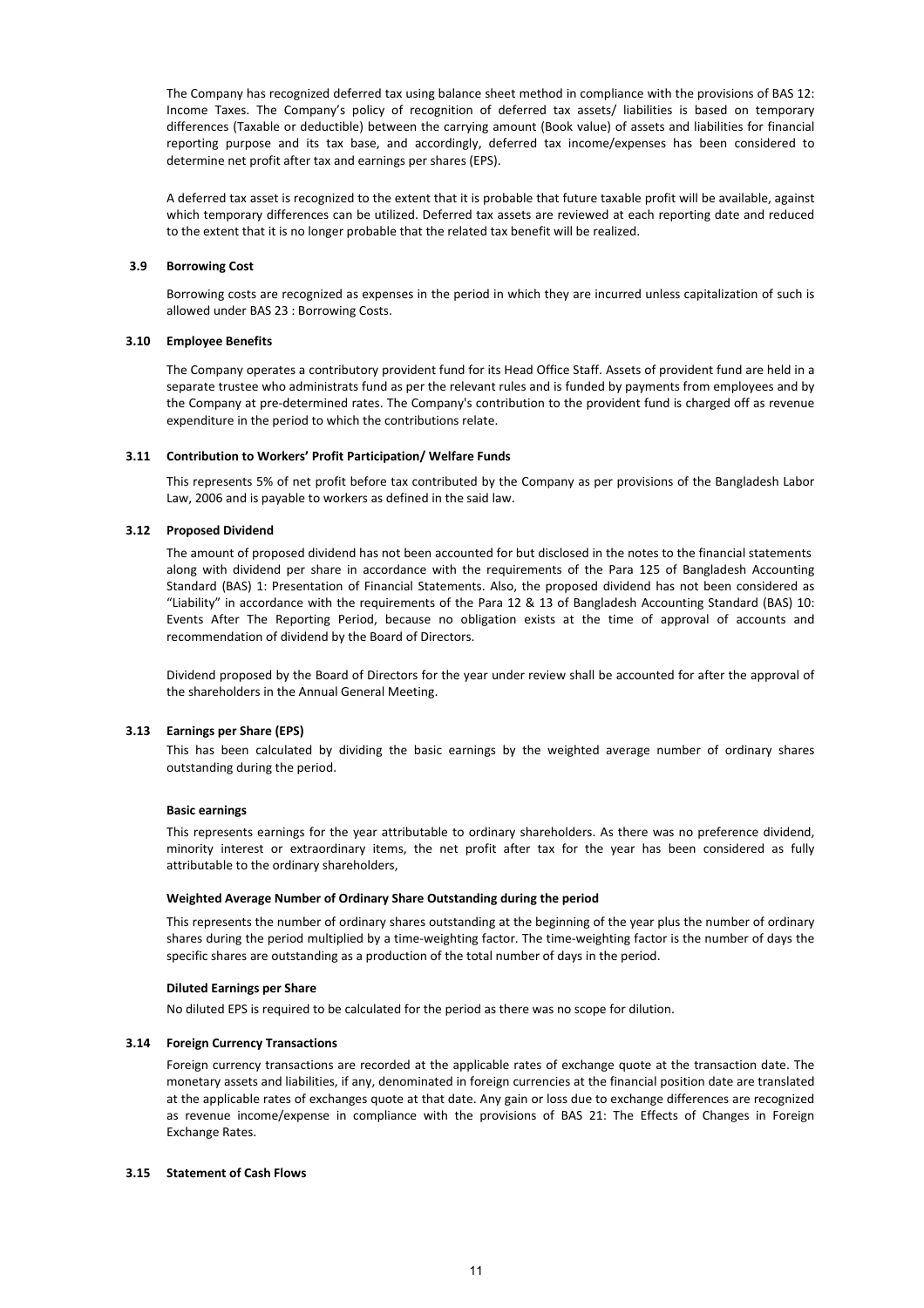The Statement of cash Flows has been prepared in accordance with the requirements of BAS 7: Statement of Cash Flows. The Cash generated from operating activities has been reported using the Direct Method as prescribed by the Security and Exchange Rules, 1987 and as the benchmark treatment of BAS 7,whereby major classes of gross cash payments from operating activities are disclosed.

# **3.16 Events after Reporting Period**

Events after reporting period that provide additional information about the Company's position at the date of Statement of Financial Position or those that indicate the going concern assumption is not appropriate are reflected in the Financial Statements. Events after the reporting period that are not adjusting events are disclosed in the notes when material.

# **3.17 Other regulatory compliance**

As required, Ambee Pharmaceuticals Limited also complies with the following major regulatory provisions in addition to the Companies Act 1994, the Securities and Exchange Rules 1987 and other applicable laws and regulations:

The Income Tax Ordinance 1984 The Income Tax Rules 1984 The Securities and Exchange Commission Ordinance 1969 The Securities and Exchange Commission Act 1993 The Value Added Tax Act 1991 The Value Added Tax Rules 1991 The Labour Law 2006 as amended (2013)

# **3.18 Going concern**

The Company has adequate resources to be in operation for a foreseeable future and the directors continue to adopt going concern basis in preparing the financial statements. The current resources of the Company provide sufficient fund to meet the present requirements of its existing business.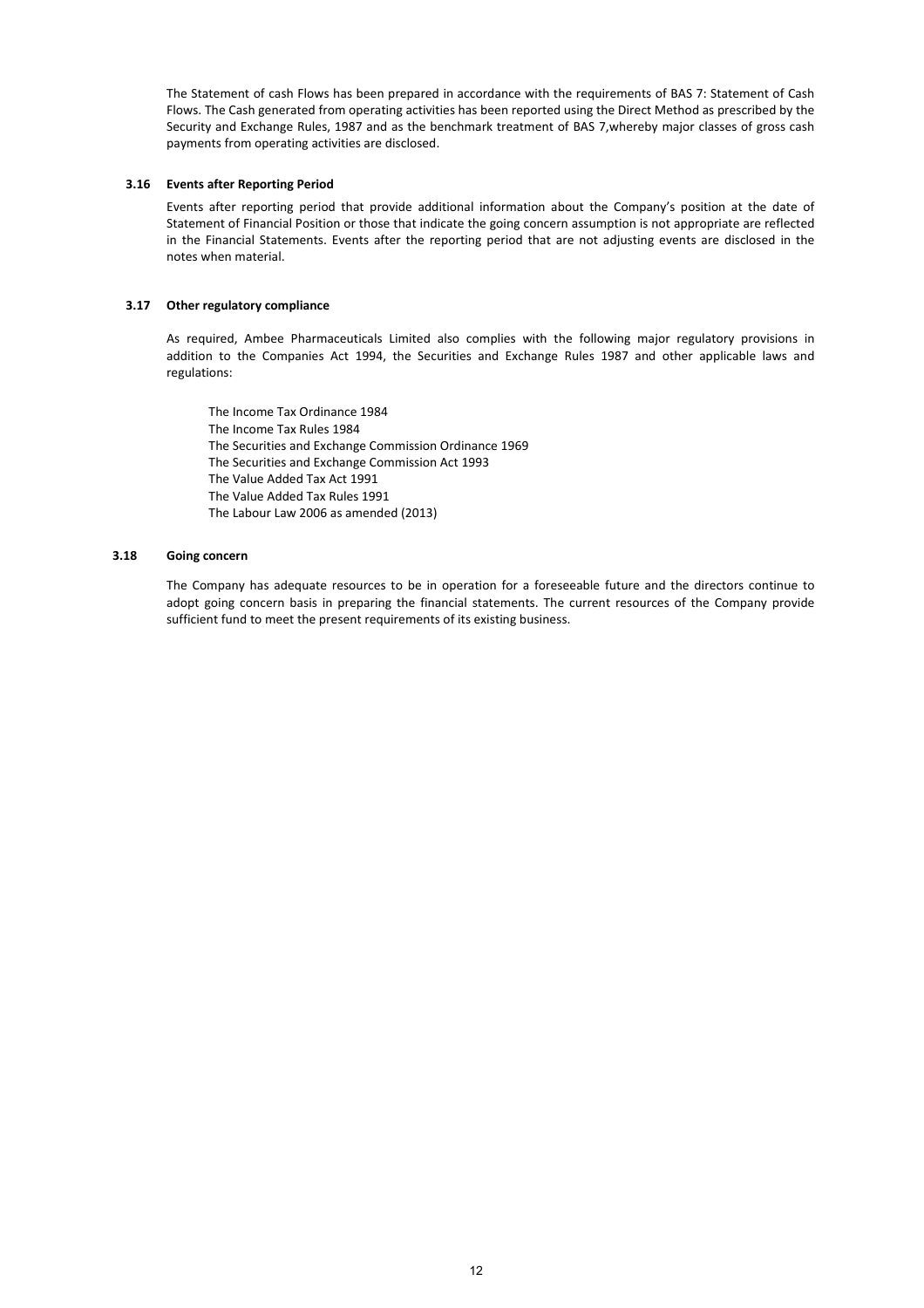# **4.00 PROPERTY, PLANT & EQUIPMENT:**

| As on 01.07.2016<br>49,033,738<br>1,215,803<br>25,453,974 | <b>Addition during</b><br>year         | Adjustment<br>during year | As on 30.06.2017 | Rate<br>%      | As on<br>01.07.2016 | Adjustment<br>during year | For the year<br>For the year | As on<br>30.06.2017 | <b>Net Book Value</b><br>as on 30.06.2017 |
|-----------------------------------------------------------|----------------------------------------|---------------------------|------------------|----------------|---------------------|---------------------------|------------------------------|---------------------|-------------------------------------------|
|                                                           |                                        |                           |                  |                |                     |                           |                              |                     |                                           |
|                                                           |                                        |                           |                  |                |                     |                           |                              |                     |                                           |
|                                                           |                                        |                           | 49,033,738       |                |                     |                           |                              |                     | 49,033,738                                |
|                                                           |                                        |                           | 1,215,803        |                |                     |                           |                              |                     | 1,215,803                                 |
|                                                           |                                        |                           | 25,453,974       | 2.5            | 13,048,628          |                           | 310,134                      | 13,358,762          | 12,095,213                                |
|                                                           | 580,400                                |                           | 61,348,702       | $\overline{7}$ | 42,736,824          |                           | 1,275,746                    | 44,012,570          | 17,336,132                                |
| 1,368,000                                                 | $\blacksquare$                         |                           | 1,368,000        | 15             | 934,970             |                           | 64,955                       | 999,925             | 368,076                                   |
| 402,000                                                   |                                        |                           | 402,000          | 15             | 301,952             |                           | 15,007                       | 316,959             | 85,041                                    |
| 98,001                                                    |                                        |                           | 98,001           | 15             | 91,779              |                           | 933                          | 92,712              | 5,289                                     |
| 3,000,156                                                 | 200,000                                |                           | 3,200,156        | 10             | 1,948,310           |                           | 110,185                      | 2,058,495           | 1,141,661                                 |
| 553,905                                                   | 2,550                                  |                           | 556,455          | 10             | 103,775             |                           | 45,087                       | 148,862             | 407,593                                   |
| 41,626                                                    |                                        |                           | 41,626           | 15             | 41,398              |                           | 34                           | 41,432              | 194                                       |
| 1,220,541                                                 | $\blacksquare$                         | $\overline{\phantom{a}}$  | 1,220,541        | 10             | 649,929             | $\blacksquare$            | 57,061                       | 706,990             | 513,551                                   |
| 7,372,983                                                 | 5,097,152                              | $\sim$                    | 12,470,135       | 20             | 6,553,669           |                           | 731,663                      | 7,285,332           | 5,184,803                                 |
| 6,750,500                                                 | 26,972,674                             |                           | 33,723,174       | 20             | 5,935,068           |                           | 5,160,511                    | 11,095,579          | 22,627,595                                |
| 3,486,291                                                 | 9,990                                  | $\overline{\phantom{a}}$  | 3,496,281        | 10             | 2,265,212           |                           | 122,295                      | 2,387,507           | 1,108,774                                 |
| 11,065,111                                                | 578,875                                |                           | 11,643,986       | 15             | 8,056,682           |                           | 501,537                      | 8,558,219           | 3,085,767                                 |
| 15,962                                                    |                                        |                           | 15,962           | 20             | 15,392              |                           | 114                          | 15,506              | 456                                       |
| 98,060                                                    |                                        |                           | 98,060           | 15             | 84,834              |                           | 1,984                        | 86,818              | 11,242                                    |
| 171,944,953                                               | 33,441,641                             |                           | 205,386,594      |                | 82,768,422          |                           | 8,397,245                    | 91,165,667          | 114,220,927                               |
|                                                           |                                        |                           |                  |                |                     |                           |                              |                     |                                           |
| 3,627,409                                                 |                                        |                           | 3,627,409        | 2.5            | 1,060,741           |                           | 64,167                       | 1,124,908           | 2,502,501                                 |
|                                                           |                                        |                           | 9,221,953        | $\overline{7}$ | 6,112,980           |                           | 217,628                      | 6,330,608           | 2,891,345                                 |
| 80,500                                                    |                                        |                           | 80,500           | 10             | 58,540              |                           | 2,196                        | 60,736              | 19,764                                    |
| 2,235,000                                                 |                                        |                           | 2,235,000        | 20             | 2,139,359           |                           | 19,128                       | 2,158,487           | 76,513                                    |
| 930,903                                                   |                                        |                           | 930.903          | 10             | 718,072             |                           | 21,283                       | 739,355             | 191,548                                   |
| 16,095,765                                                |                                        |                           | 16,095,765       |                | 10,089,692          |                           | 324,402                      | 10,414,094          | 5,681,671                                 |
| 188,040,718                                               | 33,441,641                             |                           | 221,482,359      |                | 92,858,114          |                           | 8,721,648                    | 101,579,762         | 119,902,598                               |
|                                                           |                                        |                           |                  |                |                     |                           |                              |                     | 95,182,604                                |
|                                                           | 60,768,302<br>9,221,953<br>138,559,680 | 49,481,038                |                  | 188,040,718    |                     | 91,213,861                |                              | 1,644,254           | 92,858,114                                |

| Note: Depreciation Charged to:      |     | 30-06-2017 | 30-06-2016 |
|-------------------------------------|-----|------------|------------|
| Cost of Goods Sold (Note - 17)      |     | 2.203.544  | 1,132,085  |
| Administrative Expenses (Note - 18) |     | 6,518,105  | 512.170    |
|                                     | Tk. | 8.721.648  | 1,644,255  |

**As at 30 June 30, 2017**

**'PROPERTY, PLANT & EQUIPMENT :**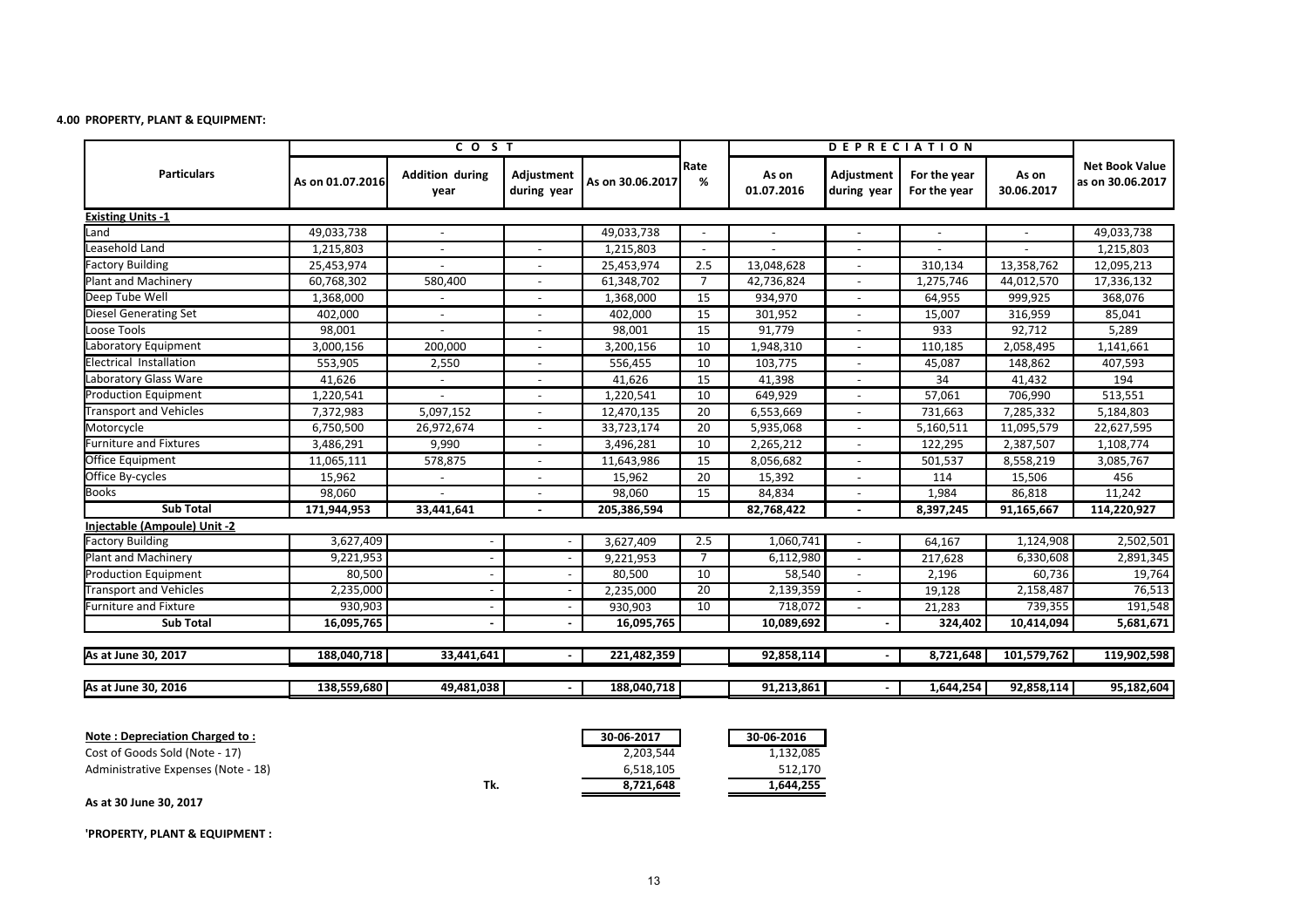**This includes written down value of lease hold assets of TK. 26,269,473 which is made up as follows:**

|                                       |                          | CO <sub>S</sub> T              |                           |                          |                | <b>DEPRECIATION</b>      |                           |                              |                     |                                           |
|---------------------------------------|--------------------------|--------------------------------|---------------------------|--------------------------|----------------|--------------------------|---------------------------|------------------------------|---------------------|-------------------------------------------|
| <b>Particulars</b>                    | As on 01.07.2016         | <b>Addition during</b><br>year | Adjustment<br>during year | As on 30.06.2017         | Rate<br>%      | As on<br>01.07.2016      | Adjustment<br>during year | For the year<br>For the year | As on<br>30.06.2017 | <b>Net Book Value</b><br>as on 30.06.2017 |
| <b>Existing Units -1</b>              |                          |                                |                           |                          |                |                          |                           |                              |                     |                                           |
| Land                                  | $\overline{\phantom{a}}$ |                                |                           | $\overline{\phantom{a}}$ | $\overline{a}$ | $\overline{\phantom{a}}$ |                           |                              |                     |                                           |
| Leasehold Land                        | $\overline{\phantom{a}}$ |                                |                           | $\sim$                   |                | $\blacksquare$           |                           |                              |                     |                                           |
| <b>Factory Building</b>               | $\overline{\phantom{a}}$ |                                |                           | $\overline{\phantom{a}}$ |                | $\overline{\phantom{a}}$ |                           |                              |                     |                                           |
| Plant and Machinery                   | $\blacksquare$           | $\overline{\phantom{a}}$       | $\sim$                    | $\overline{\phantom{a}}$ |                | $\blacksquare$           | $\sim$                    |                              |                     | $\overline{a}$                            |
| Deep Tube Well                        | $\blacksquare$           | $\sim$                         | $\overline{\phantom{a}}$  | $\overline{\phantom{a}}$ |                | $\blacksquare$           | $\sim$                    |                              |                     | $\overline{a}$                            |
| <b>Diesel Generating Set</b>          | $\overline{a}$           | $\overline{\phantom{a}}$       | $\sim$                    | $\sim$                   |                | $\overline{a}$           | $\sim$                    |                              |                     | $\overline{\phantom{a}}$                  |
| Loose Tools                           | $\blacksquare$           | $\overline{\phantom{a}}$       | $\blacksquare$            | $\sim$                   |                | $\blacksquare$           | $\sim$                    |                              |                     | $\overline{\phantom{a}}$                  |
| Laboratory Equipment                  | $\overline{a}$           |                                | $\sim$                    | $\overline{\phantom{a}}$ |                | $\overline{a}$           | $\sim$                    |                              |                     | $\overline{a}$                            |
| Electrical Installation               | $\blacksquare$           | $\overline{\phantom{a}}$       | $\blacksquare$            | $\blacksquare$           |                | $\blacksquare$           | $\overline{\phantom{a}}$  |                              |                     |                                           |
| Laboratory Glass Ware                 | $\blacksquare$           | $\overline{\phantom{a}}$       | $\blacksquare$            | $\sim$                   |                | $\blacksquare$           | $\overline{a}$            | $\sim$                       | $\sim$              | $\overline{\phantom{a}}$                  |
| Production Equipment                  | $\overline{\phantom{a}}$ | $\overline{\phantom{a}}$       | $\blacksquare$            | $\blacksquare$           |                | $\blacksquare$           | $\overline{\phantom{a}}$  |                              |                     |                                           |
| <b>Transport and Vehicles</b>         | $\overline{\phantom{a}}$ | 4,815,952                      |                           | 4,815,952                | 20             | $\overline{\phantom{a}}$ |                           | 521,728                      | 521,728             | 4,294,224                                 |
| Motorcycle                            | $\blacksquare$           | 26,972,674                     | $\sim$                    | 26,972,674               | 20             | $\sim$                   | $\sim$                    | 4,997,425                    | 4,997,425           | 21,975,249                                |
| <b>Furniture and Fixtures</b>         | $\sim$                   | $\overline{\phantom{a}}$       |                           |                          |                | $\overline{\phantom{a}}$ |                           |                              |                     |                                           |
| <b>Office Equipment</b>               | $\sim$                   | $\sim$                         |                           |                          |                | $\sim$                   |                           |                              |                     |                                           |
| Office By-cycles                      | $\overline{\phantom{a}}$ | $\overline{\phantom{a}}$       |                           |                          |                | $\overline{\phantom{a}}$ |                           |                              |                     |                                           |
| <b>Books</b>                          | $\overline{\phantom{a}}$ | $\overline{\phantom{a}}$       |                           |                          |                | $\overline{\phantom{a}}$ |                           |                              |                     |                                           |
| <b>Sub Total</b>                      | $\blacksquare$           | 31,788,626                     | $\blacksquare$            | 31,788,626               |                | $\blacksquare$           |                           | 5,519,153                    | 5,519,153           | 26,269,473                                |
| Injectable (Ampoule) Unit -2          |                          |                                |                           |                          |                |                          |                           |                              |                     |                                           |
| <b>Factory Building</b>               |                          |                                |                           |                          |                |                          |                           |                              |                     |                                           |
| Plant and Machinery                   |                          |                                | $\overline{\phantom{a}}$  |                          |                | $\overline{\phantom{a}}$ |                           | $\overline{a}$               |                     |                                           |
| <b>Production Equipment</b>           |                          |                                | $\sim$                    |                          |                | $\overline{a}$           |                           |                              |                     |                                           |
| <b>Transport and Vehicles</b>         |                          |                                | $\overline{\phantom{a}}$  |                          |                | $\blacksquare$           |                           |                              |                     |                                           |
| <b>Furniture and Fixture</b>          |                          |                                | $\overline{\phantom{a}}$  |                          |                | $\blacksquare$           |                           |                              |                     |                                           |
| <b>Sub Total</b>                      |                          |                                | $\blacksquare$            |                          |                | $\overline{\phantom{0}}$ |                           |                              |                     |                                           |
| As at June 30, 2017                   |                          | 31,788,626                     | $\blacksquare$            | 31,788,626               |                | $\blacksquare$           |                           | 5,519,153                    | 5,519,153           | 26,269,473                                |
|                                       |                          |                                |                           |                          |                |                          |                           |                              |                     |                                           |
| As at June 30, 2016                   |                          | $\overline{\phantom{0}}$       |                           |                          |                |                          |                           |                              |                     |                                           |
| <b>Note: Depreciation Charged to:</b> |                          |                                |                           | 30-06-2017               |                | 30-06-2016               |                           |                              |                     |                                           |
| Cost of Goods Sold (Note - 17)        |                          |                                |                           |                          |                |                          |                           |                              |                     |                                           |
| Administrative Expenses (Note - 18)   |                          |                                |                           | 5,519,153                |                |                          |                           |                              |                     |                                           |
|                                       |                          | Tk.                            |                           | 5,519,152                |                |                          |                           |                              |                     |                                           |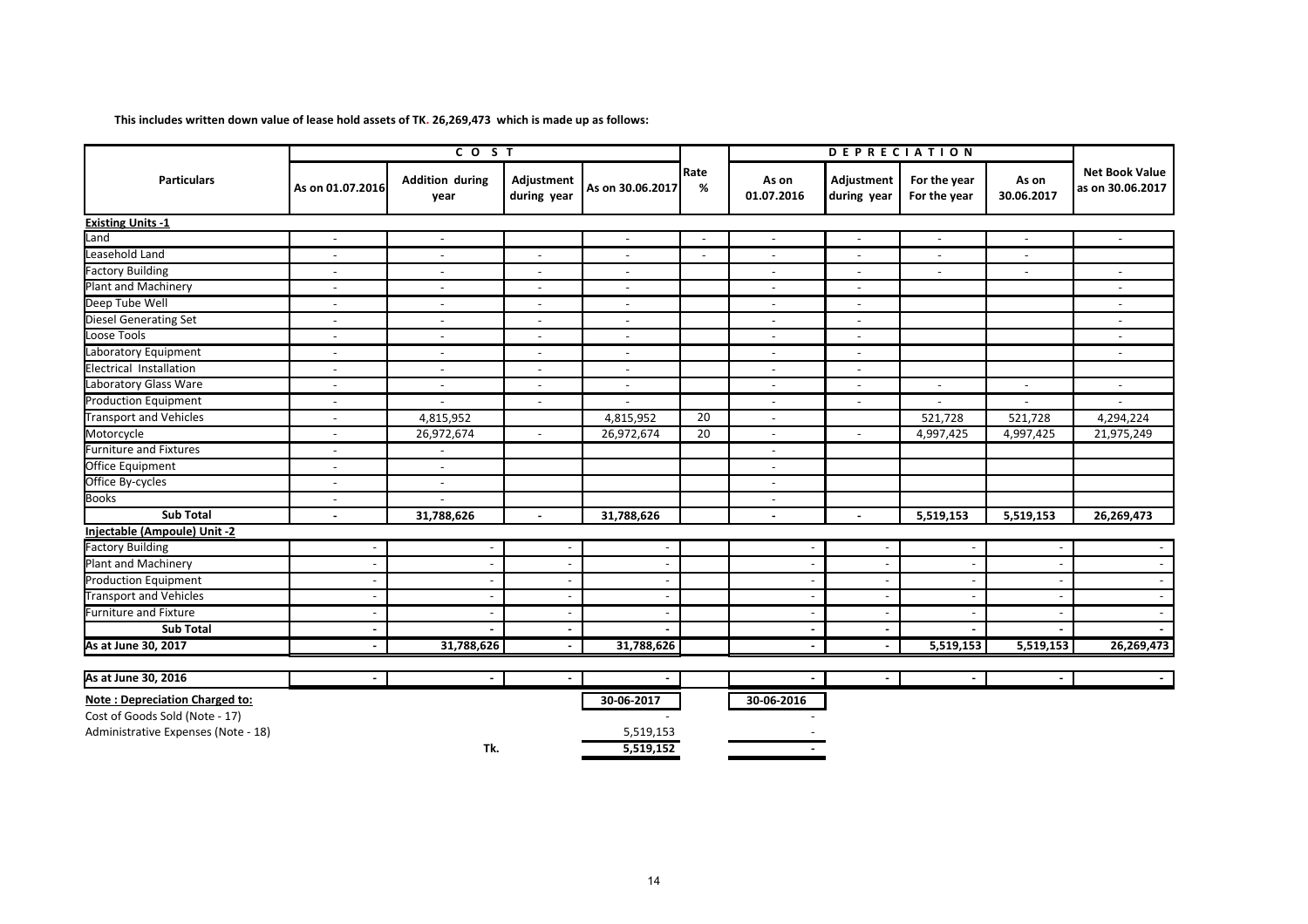#### **5.00 Inventories**

This is made up as follows :

|                       | <b>Amount in Taka</b>                 |                                                           |                                             |
|-----------------------|---------------------------------------|-----------------------------------------------------------|---------------------------------------------|
| <b>Particulars</b>    | For the year<br>ended 30 June<br>2017 | For the six-months<br>period ended 30<br><b>June 2016</b> | For the period<br>ended 31<br>December 2015 |
| Raw materials         | 65,913,118                            | 66,578,907                                                | 67,311,062                                  |
| Packing materials     | 39,378,472                            | 39,776,234                                                | 38,088,528                                  |
| Promotional materials | 1.018.281                             | 1,028,567                                                 | 1,272,455                                   |
| Work-in-process       | 5,490,659                             | 5,602,714                                                 | 7,819,583                                   |
| Finished goods        | 51,614,104                            | 52,135,459                                                | 52,240,099                                  |
| Materials-in-transit  | 2,009,792                             | 86.374                                                    | 179.560                                     |
|                       | 165.424.426                           | 165.208.254                                               | 166,911,287                                 |

# **6.00 Trade Receivables**

a) Trade Receivables of Tk. 70,042,546 (June 30, 2016 - 70,989,215) is considered good in respect of which the Company holds no security other than the debtors personal security.

 b) No amount was due by the directors (including Managing director), managing agents, managers and other officers of the Company and any of them severally or jointly with any other person.

## c) Debtors outstanding for a period

|       | Above six months                                                | 32,013,950 | 32,865,793 | 34,211,375 |
|-------|-----------------------------------------------------------------|------------|------------|------------|
|       | Below six months                                                | 38,028,596 | 38,123,422 | 39,640,468 |
|       |                                                                 | 70,042,546 | 70,989,215 | 73,851,843 |
| 7.00  | <b>Advances, Deposits &amp; Prepayments:</b>                    |            |            |            |
|       | a) Advances                                                     | 78,278,417 | 75,699,128 | 76,396,439 |
|       | b) Deposit and Prepayments                                      | 4,360,598  | 2,412,057  | 3,317,293  |
|       |                                                                 | 82,639,015 | 78,111,185 | 79,713,732 |
|       | a) Advances                                                     |            |            |            |
|       | Advances to staff                                               | 3,853,960  | 4,202,796  | 4,350,626  |
|       | <b>Advance Rent</b>                                             | 1,427,600  | 1,257,000  | 1,257,000  |
|       | Income tax                                                      | 44,020,738 | 39,351,322 | 37,884,204 |
|       | Against purchases and expenses                                  | 12,574,163 | 15,714,533 | 18,532,215 |
|       | <b>Associated Undertaking</b>                                   | 16,401,956 | 15,173,477 | 14,372,394 |
|       | Sub total                                                       | 78,278,417 | 75,699,128 | 76,396,439 |
|       |                                                                 |            |            |            |
|       | b) Deposit and Prepayments                                      |            |            |            |
|       | VAT deposit                                                     | 1,013,626  | 416,877    | 527,648    |
|       | L/C Margin                                                      | 2,009,792  | 658,000    | 1,387,465  |
|       | Guarantee Margin                                                | 20,715     | 20,715     | 20,715     |
|       | <b>Other Deposits</b>                                           | 1,291,465  | 1,291,465  | 1,356,465  |
|       | Prepayments                                                     | 25,000     | 25,000     | 25,000     |
|       | Sub total                                                       | 4,360,598  | 2,412,057  | 3,317,293  |
| 8.00  | <b>Cash &amp; Cash Equivalents</b>                              |            |            |            |
|       | In hand                                                         | 9,765,342  | 12,071,425 | 10,172,944 |
|       | At banks:                                                       | 3,805,409  | 590,367    | 1,226,865  |
|       | In current account                                              | 3,723,893  | 508,852    | 1,145,350  |
|       | In in-operative account                                         | 81,515     | 81,515     | 81,515     |
|       |                                                                 | 13,570,751 | 12,661,792 | 11,399,809 |
| 09.00 | <b>Share Capital</b>                                            |            |            |            |
|       |                                                                 |            |            |            |
|       | This is made up as follows :                                    |            |            |            |
|       | <b>Authorised Capital</b>                                       |            |            |            |
|       | 2,500,000 Ordinary Shares of Tk. 10 each                        | 25,000,000 | 25,000,000 | 2,500,000  |
|       | Issued, Subscribed and paid-up Capital                          |            |            |            |
|       | By Cash                                                         |            |            |            |
|       | 1,821,008 Ordinary Shares of Tk. 10 each fully paid up in cash. | 18,210,080 | 18,210,080 | 18,210,080 |
|       | <b>Other than Cash</b>                                          |            |            |            |
|       | 470.002.01<br><b>CHILLIAN</b> country and the                   | 170000     | 170000     | 700.004    |

178,992 Ordinary Shares of Tk. 10 each paid-up in full for consideration other-wise than cash. 1,789,920 1,789,920 1,789,920 1,789,920 **By issue of Bonus Share** 400,000 Bonus Shares of Tk.10 each Issued for the year 2013 4,000,000 4,000,000 4,000,000  **24,000,000 24,000,000 24,000,000** 

# **a) The break-up of share-holding is given below :**

| <b>Particulars</b>               | 2016-2017           |       | 2015-2016           |       |  |
|----------------------------------|---------------------|-------|---------------------|-------|--|
|                                  | <b>No of Shares</b> |       | <b>No of Shares</b> | %     |  |
| Sponsors, Directors & Associates | 1,591,330           | 66.31 | 1591330             | 66.31 |  |
| <b>ICB &amp; Institutions</b>    | 105,915             | 4.41  | 75500               | 3.15  |  |
| Foreign Investors                | 214.790             | 8.95  | 214790              | 8.95  |  |
| General Public                   | 487.965             | 20.33 | 518380              | 21.6  |  |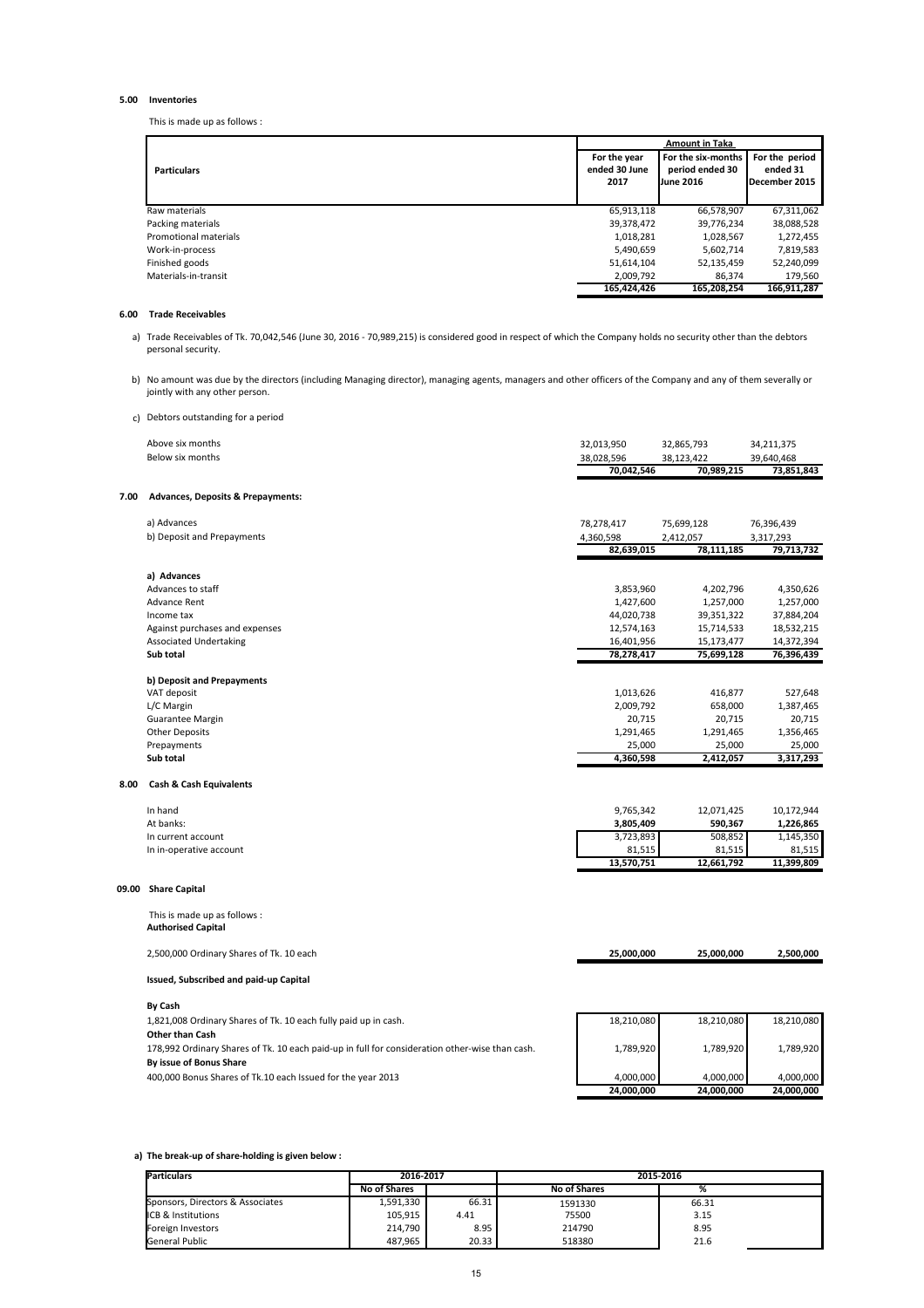| лn. | 100 | . Cu<br>⊥u• |
|-----|-----|-------------|
|     |     |             |

**b)** The distribution schedule showing the number of shareholders' and their shareholdings in percentage has been disclosed as a requirement of the "Listing Regulation" of Dhaka and Chittagong Stock Exchanges as on 30 June, 2017.

| <b>Range of Holdings</b>    | <b>Number of Shareholders</b> | No. of Shares I | <b>Holdings</b> |
|-----------------------------|-------------------------------|-----------------|-----------------|
| Less than 500 shares        | 2337                          | 206,733.00      | 8.61%           |
| 501 to 5,000 shares         | 202                           | 235.238.00      | 9.80%           |
| 5,001 to 10,000 shares      |                               | 48.860.00       | 2.04%           |
| 10,001 to 20,000 shares     |                               | 72.670.00       | 3.03%           |
| 20,001 to 30,000 shares     | 0                             |                 | 0.00%           |
| 30,001 to 40,000 shares     |                               | 30.440.00       | 1.27%           |
| 40,001 to 50,000 shares     |                               | 144.120.00      | 6.01%           |
| 50,001 to 100,000 shares    | 0                             |                 | $\Omega$        |
| 100,001 to 1,000,000 shares |                               | 214.790         | 8.95%           |
| Over 1,000,000 shares       |                               | 1,447,149       | 60.30%          |
|                             | 2.555                         | 2,400,000       | 100.%           |

#### **c) Market Price :**

The shares are listed in the Dhaka and Chittagong Stock Exchanges, on 30.06.2017 each share was quoted at Tk. 406.10 (on 30.06.2016 - Tk. 289.00) in the Dhaka Stock Exchange Ltd. and Tk. 399.00 (on 30.10. 2016 - Tk. 286.00) in the Chittagong Stock Exchange Ltd.

#### **d) Option on unissued shares :**

There is no option regarding authorised capital not yet issued but can be used to increase the issued, subscribed and paid-up capital through the issuance of new shares against cash contributions and bonus.

#### **10.00 Tax-Holiday Reserve**

|                     | <b>Amount in Taka</b>                 |                                                           |                                              |  |
|---------------------|---------------------------------------|-----------------------------------------------------------|----------------------------------------------|--|
| <b>Particulars</b>  | For the year<br>ended 30 June<br>2017 | For the six-months<br>period ended 30<br><b>June 2016</b> | For the period<br>ended 31<br>lDecember 2015 |  |
| Tax-Holiday Reserve | 5,134,154                             | 5,134,154                                                 | 5,134,154                                    |  |
|                     | 5,134,154                             | 5,134,154                                                 | 5,134,154                                    |  |

This is being provided out of Tax-Holiday Profit to invest in the same undertaking or in any new industrial undertaking or in stocks and shares of a public company or in government bonds or securities or for other purposes as specified in this respect as one of the condition of granting Tax Holiday.

#### **11.00 Lease Finance**

This is made up as follows :

| Loan from GSP Finance                                                 | 16.310.163  |  |
|-----------------------------------------------------------------------|-------------|--|
| Less: Current Portion of long term loan being payable within one year | (7.720.872) |  |
|                                                                       | 8.589.291   |  |

Effective interest rate for the said loan was as follows:

October 03 ,2016 to August 30,2019 @ 14% per annum November 09 ,2016 to October 05,2019 @ 14% per annum February 15, 2017 to January 15,2020 @ 14% per annum February 05, 2017 to November 05,2020 @ 14% per annum

#### **12.00 Short Term Credit Facility**

**13.0** 

This is made up as follows :

|                              | 59.288.141  | 42.166.753  | 32.990.514  |
|------------------------------|-------------|-------------|-------------|
| Provision for the year       | 17,121,388  | 9,176,239   | 10,400,000  |
| <b>Opening Balance</b>       | 42,166,753  | 32,990,514  | 22,590,514  |
| This is made up as follows : |             |             |             |
| <b>Interest Payable:</b>     |             |             |             |
|                              | 188,630,623 | 198,367,656 | 214,553,325 |
| Letter of Trust Receipt      | 30,966,405  | 38,660,817  | 94,448,343  |
| <b>Overdraft Facilities</b>  | 157,664,218 | 159,706,839 | 120,104,982 |
| Secured Overdraft<br>$\sim$  |             |             |             |
|                              |             |             |             |

#### **14.00 Liabilities for Goods & Others**

This represents amounts due to various suppliers of raw, packing and stores materials, the ageing of which liability is as follows:

|                    |               | <b>Amount in Taka</b>               |               |
|--------------------|---------------|-------------------------------------|---------------|
|                    | For the year  | For the six-months   For the period |               |
| <b>Particulars</b> | ended 30 June | period ended 30                     | ended 31      |
|                    | 2017          | <b>June 2016</b>                    | December 2015 |
|                    |               |                                     |               |
|                    |               |                                     |               |

Above six months Below six months

| 10.008.297           | 9.153.005 | 10.085.512 |
|----------------------|-----------|------------|
| 10,008,297 9.153.005 |           | 10.085.512 |

<del>59,288,141</del>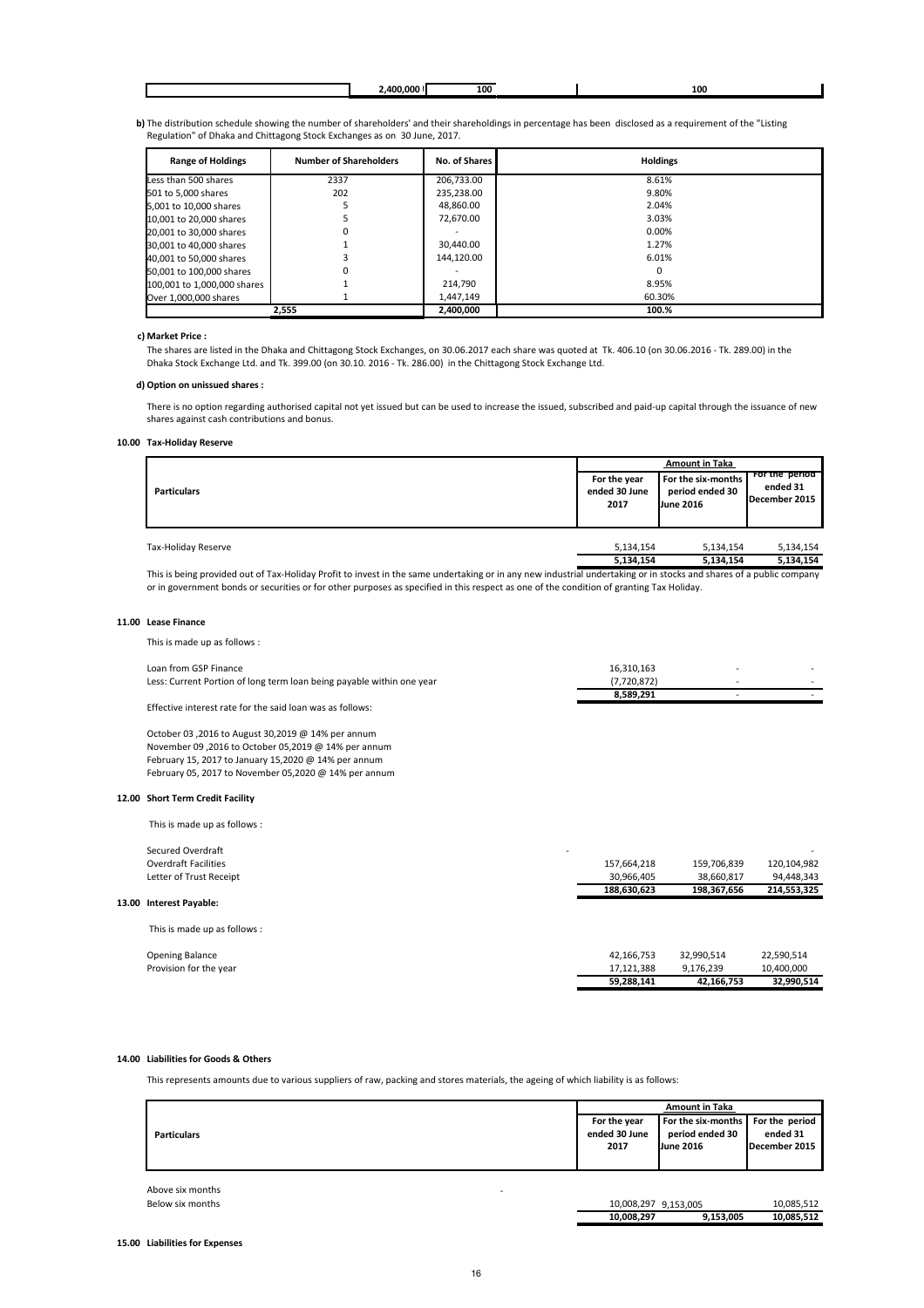This represents provision for various expenses (e.g. remuneration and allowances, salaries and wages, utilities bills etc) which have fallen due as on 30th June, 2017, ageing of which liability is as follows

| Above six months | -         |           |            |
|------------------|-----------|-----------|------------|
| Below six months | 9.867.061 | 9.035.635 | 10.435.986 |
|                  | 9.867.061 | 9.035.635 | 10.435.986 |

## **16.00 Laibilities for other Finance**

This is made up as follows:

|                                  | 54.896.135   | 55.923.830   | 55.341.029   |
|----------------------------------|--------------|--------------|--------------|
| Less: Adjustment during the year | (14.924.243) | (12.979.230) | (26.880.077) |
| Add: Addition during the year    | 13.896.548   | 13.562.031   | 40.873.742   |
| Opening Balance                  | 55.923.830   | 55.341.029   | 41.347.364   |
|                                  |              |              |              |

Out of total balance of Tk. 54,896,135 an amount of Tk 19,737,589 is payable to Aziz Mohammad Bhai, Chairman of the Company as disclosed at Note # 37 "Related party transactions".

#### **17.00 Provision for Income Tax**

| <b>Opening Balance</b> | 32.390.426 | 31.700.680 | 29.622.451 |
|------------------------|------------|------------|------------|
| Provision for the year | 2.344.215  | 689.746    | 2.078.229  |
|                        | 34.734.641 | 32.390.426 | 31.700.680 |

Income tax assessment up to 31.12.2008 is completed. Assessment for the years 2009, 2010, 2011, 2012, 2013 & 2014 are finalized and in appeal. Income tax assessment for the year 2015-2016 is filed for assessment.

# **18.00 Workers Profit Participation Fund (WPPF)**

| <b>Opening Balance</b> | 4.048.366 | 3.763.800 | 2.908.372 |
|------------------------|-----------|-----------|-----------|
| Provision for the year | 963.193   | 284.566   | 855.428   |
|                        | 5.011.559 | 4.048.366 | 3.763.800 |

## **19.00 Unclaimed Dividend**

The following figures represent the dividends for which the warrants are either lying with the shareholders and have not been presented as yet by them to the bank for encashment or have been returned to the company undelivered due to change of address of those shareholders and their new address has not yet been communicated to the company. Under instruction from SEC , press advertisements were made to collect the past dividend warrants but many shareholders are yet to turn up to collect their respective warrants.

|                    |          | .                                                     |               |
|--------------------|----------|-------------------------------------------------------|---------------|
|                    | .863.582 | oro.<br>53.605                                        | .693.606      |
| Unclaimed Dividend | .863.582 | <b>605</b><br>$\mathbf{a} = \mathbf{a}$<br>,,,,,,,,,, | 693.606<br>ֿ∽ |

## **20.00 Revenue**

|                                            |             |         | <b>Amount in Taka</b>      |                                                           |                                                           |                                              |
|--------------------------------------------|-------------|---------|----------------------------|-----------------------------------------------------------|-----------------------------------------------------------|----------------------------------------------|
| <b>Particulars</b>                         |             |         | For the year 2016-<br>2017 | For the eighteen<br>month period<br>ended 30 June<br>2016 | For the six-months<br>period ended 30<br><b>June 2016</b> | For the period<br>ended 31<br>lDecember 2015 |
| <b>Local Sales</b>                         |             |         | 351,819,114                | 511,999,180                                               | 172.599.804                                               | 339,399,376                                  |
| Export Sales to Myanmar 2014 (US\$ 19,950) |             |         |                            |                                                           |                                                           |                                              |
|                                            |             |         | 351,819,114                | 511,999,180                                               | 172,599,804                                               | 339,399,376                                  |
| <b>Sales Quantity:</b>                     |             |         |                            |                                                           |                                                           |                                              |
| Tablet                                     | 126.292.791 | Pcs.    | 242,871,761                | 307,130,421                                               | 100,791,370                                               | 206,339,051                                  |
| Capsules                                   | 27.042.867  | Pcs.    | 79,529,513                 | 136, 133, 135                                             | 45,657,478                                                | 90,475,657                                   |
| Liquids                                    | 437,934     | Philes  | 12,749,267                 | 52,833,694                                                | 23,572,693                                                | 29,261,001                                   |
| Ointment                                   | 24.134      | Pcs.    | 285.382                    | 1.002.587                                                 | 297.308                                                   | 705,279                                      |
| Injection                                  | 845.537     | Ampoule | 16.383.191                 | 14.899.343                                                | 2.280.955                                                 | 12.618.388                                   |

|                                         |                            |                                                           | <b>Amount in Taka</b>                                     |                                              |
|-----------------------------------------|----------------------------|-----------------------------------------------------------|-----------------------------------------------------------|----------------------------------------------|
| <b>Particulars</b>                      | For the year 2016-<br>2017 | For the eighteen<br>month period<br>ended 30 June<br>2016 | For the six-months<br>period ended 30<br><b>June 2016</b> | For the period<br>ended 31<br>lDecember 2015 |
| 21.00 Cost of Sales                     |                            |                                                           |                                                           |                                              |
| Work-in-process (Opening)               | 5,602,714                  | 3,966,467                                                 | 7,819,583                                                 | 3,966,467                                    |
| Raw materials consumed - (21.01)        | 76,815,168                 | 93,052,727                                                | 29,192,834                                                | 63,859,893                                   |
| Packing materials consumed - (21.02)    | 54,760,334                 | 80,742,610                                                | 30,039,803                                                | 50,702,807                                   |
| Promotional materials consumed -(21.03) | 3,709,548                  | 9,265,893                                                 | 5,943,150                                                 | 3,322,743                                    |
| Factory overhead -(21.04)               | 31,432,390                 | 44,636,253                                                | 16,148,286                                                | 28,487,967                                   |
| Depreciation                            | 2,203,544                  | 3,353,747                                                 | 1,132,085                                                 | 2,221,663                                    |
| Work-in-process (Closing)               | (5,490,659)                | (5,602,714)                                               | (5,602,714)                                               | (7,819,583)                                  |
| Cost of production                      | 169,033,039                | 229,414,983                                               | 84,673,027                                                | 144,741,956                                  |
| Stock of finished goods (Opening)       | 52,135,459                 | 72,355,870                                                | 52,240,099                                                | 72,355,870                                   |
| Stock of finished goods (Closing)       | (51,614,104)               | (52, 135, 459)                                            | (52, 135, 459)                                            | (52, 240, 099)                               |
| Cost of free samples                    | (2,546,574)                | (4,744,144)                                               | (1,748,175)                                               | (2,995,969)                                  |
|                                         | 167,007,820                | 244,891,250                                               | 83,029,492                                                | 161,861,758                                  |

#### **(21.01) Raw Materials Consumed**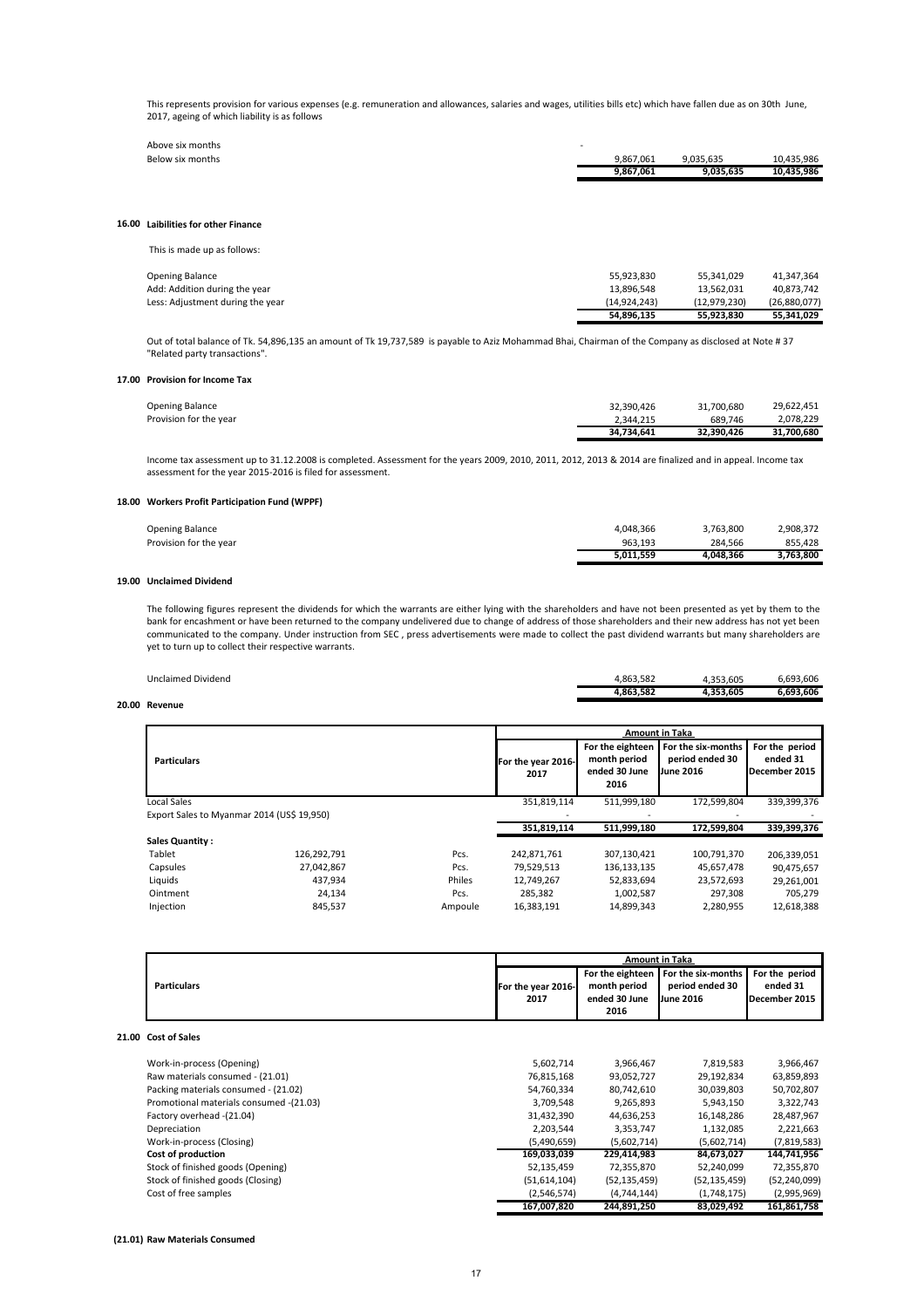|                      | Active<br><b>Ingredients</b><br>$11 - 1$ | <b>Excipients</b><br>(kg) | <b>E.H.G.</b><br>Capsules (pcs) |                |                |                |                |
|----------------------|------------------------------------------|---------------------------|---------------------------------|----------------|----------------|----------------|----------------|
|                      | 15.T                                     |                           |                                 |                |                |                |                |
| Opening Stock        | 6.745                                    | 88,378                    | 2,333,792                       | 66,578,907     | 67,456,488     | 67,311,062     | 67,456,488     |
| Purchase             | 22,439                                   | 153,753                   | 11,777,000                      | 76,149,379     | 93,426,533     | 29,712,066     | 63,714,467     |
| Obsolete             |                                          |                           |                                 | $\sim$         | (1,251,387)    | (1, 251, 387)  |                |
| <b>Closing Stock</b> | (6, 446)                                 | (187, 630)                | (13, 349, 617)                  | (65, 913, 118) | (66, 578, 907) | (66, 578, 907) | (67, 311, 062) |
|                      | 22,738                                   | 54,501                    | 761,175                         | 76,815,168     | 93,052,727     | 29,192,834     | 63,859,893     |

Raw materials consumed is 93.70 % imported.

# **(21.02) Packing Materials Consumed**

| 54,760,334               | 80.742.610     | 30.039.803   | 50.702.807   |
|--------------------------|----------------|--------------|--------------|
| (39.378.472)             | (39, 776, 234) | (39.776.234) | (38,088,528) |
| $\overline{\phantom{0}}$ | (967.605)      | (967, 605)   |              |
| 54,362,572               | 83,434,767     | 32,695,114   | 50,739,653   |
| 39,776,234               | 38,051,682     | 38,088,528   | 38,051,682   |
|                          |                |              |              |
|                          |                |              |              |

Packing materials consumed is 42.22 % imported.

Particulars in respect of quantity of each packing materials as well as value of each class of packing materials are not given as number of items as well as classes of items are large.

## **(21.03) Promotional Materials Consumed**

This is made up as follows :

|                      | 3.709.548   | 9.265.893   | 5,943,150   | 3.322.743     |
|----------------------|-------------|-------------|-------------|---------------|
| <b>Closing Stock</b> | (1.018.281) | (1,028,567) | (1,028,567) | (1, 272, 455) |
| Purchase             | 3.699.262   | 8.714.160   | 5.699.262   | 3.014.898     |
| Opening Stock        | 1.028.567   | 1.580.300   | 1.272.455   | 1.580.300     |
|                      |             |             |             |               |

Particulars in respect of quantity of each promotional materials as well as value of each class of promotional materials are not given as number of items as well as classes of items are large.

# **(21.04) FACTORY OVERHEAD**

|                              | 31,432,390 | 44,636,253 | 16.148.286 | 28,487,967 |
|------------------------------|------------|------------|------------|------------|
|                              |            |            |            |            |
| Power & Fuel                 | 201,503    | 291,876    | 108,276    | 183,600    |
| Washing and laundry expenses | 300        | 50,334     | 18,491     | 31,843     |
| <b>General Expenses</b>      | 69,492     | 166,553    | 56,183     | 110,370    |
| Uniform                      | 99,591     | 133,922    | 42,358     | 91,564     |
| Newspaper and periodicals    | 4,448      | 6,522      | 1,986      | 4,536      |
| <b>Fees and Commissions</b>  | 148,290    | 252,378    | 112,378    | 140,000    |
| Indirect materials-Packing   | 1,104,028  | 1,463,222  | 548,885    | 914,337    |
| Telephone                    | 94,226     | 124,496    | 40,583     | 83,913     |
| Repairs and maintenance      | 965,727    | 1,567,131  | 573,316    | 993,815    |
| Printing and Stationery      | 41,162     | 198,606    | 70,594     | 128,012    |
| Entertainment                | 160,328    | 234,633    | 84,004     | 150,629    |
| Conveyance                   | 46,504     | 63,940     | 25,395     | 38,545     |
| Electricity, Gas and Water   | 3,776,648  | 5,284,319  | 1,515,869  | 3,768,450  |
| Overtime allowances          | 211,244    | 263,690    | 105,600    | 158,090    |
| Salary, wages and allowances | 24,508,899 | 34,534,631 | 12,844,368 | 21,690,263 |
|                              |            |            |            |            |

| <b>Particulars</b> | <b>Amount in Taka</b> |                       |                                                                           |               |
|--------------------|-----------------------|-----------------------|---------------------------------------------------------------------------|---------------|
|                    | For the year 2016-    | month period          | For the eighteen   For the six-months   For the period<br>period ended 30 | ended 31      |
|                    | 2017                  | ended 30 June<br>2016 | <b>June 2016</b>                                                          | December 2015 |

# **22.00 ADMINISTRATIVE EXPENSES**

| 26,205,128 | 30,694,504 | 10,465,299 | 20,229,205 |
|------------|------------|------------|------------|
|            |            |            |            |
| 6,518,105  | 1,557,640  |            | 1,045,470  |
| 116,450    | 223,720    | 85,790     | 137,930    |
| 105,000    | 116,200    |            | 116,200    |
| 181,126    | 442,500    |            | 442,500    |
| 84,547     | 168,110    | 55,234     | 112,876    |
| 402,500    | 345,000    | 172,500    | 172,500    |
| 155,882    | 400,246    | 278,882    | 121,364    |
| 381,075    | 374,927    | 169,452    | 205,475    |
| 796,352    | 1,033,048  | 355,721    | 677,327    |
| 163,561    | 260,768    | 88,427     | 172,341    |
| 920,527    | 1,025,282  | 378,967    | 646,315    |
| 181,144    | 230,593    | 94,620     | 135,973    |
| 49,966     | 113,521    | 33,430     | 80,091     |
| 682,629    | 938,606    | 316,860    | 621,746    |
| 400,532    | 612,247    | 153,332    | 458,915    |
| 122,799    | 229,879    | 84,103     | 145,776    |
| 18,818     | 56,992     | 23,242     | 33,750     |
| 190,493    | 287,688    | 105,388    | 182,300    |
| 6,000,000  | 9,000,000  | 3,000,000  | 6,000,000  |
| 8,733,623  |            | 4,557,181  | 8,720,356  |
|            |            | 13,277,537 | 512,170    |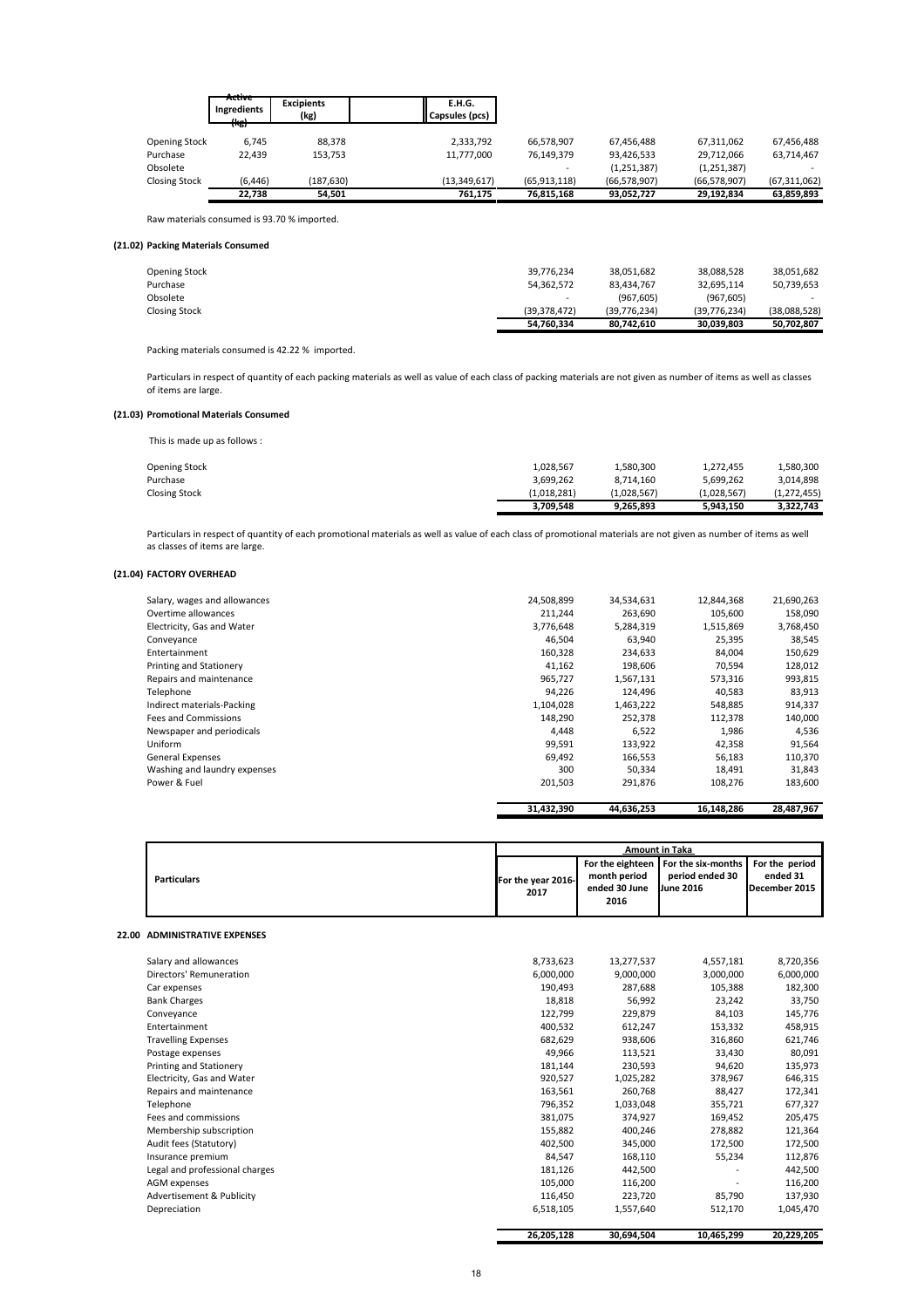# **23.00 SELLING, DISTRIBUTION AND MARKETING EXPENSES**

| Salary and allowances                         | 85,512,455  | 127,284,691 | 42,924,793 | 84,359,898  |
|-----------------------------------------------|-------------|-------------|------------|-------------|
| <b>Incentive Bonus</b>                        | 807,986     | 2,628,670   | 483,500    | 2,145,170   |
| Rent, rates and taxes                         | 4,839,665   | 6,647,341   | 2,831,223  | 3,816,118   |
| Car expenses                                  | 31,000      | 138,000     | 10,400     | 127,600     |
| <b>Bank charges</b>                           | 270,401     | 771,748     | 151,704    | 620,044     |
| Conveyance                                    | 286,471     | 447,386     | 152,564    | 294,822     |
| Entertainment                                 | 248,321     | 420,925     | 122,356    | 298,569     |
| Postage expenses                              | 25,504      | 56,229      | 11,791     | 44,438      |
| Printing and Stationery                       | 329,643     | 551,274     | 169,843    | 381,431     |
| Repairs and maintenance                       | 455,205     | 698,926     | 238,386    | 460,540     |
| Telephone                                     | 1,315,580   | 1,525,920   | 703,671    | 822,249     |
| Electricity, Gas and Water                    | 598,766     | 868,069     | 276,103    | 591,966     |
| Fees and commissions                          | 90,012      | 85,726      | 71,316     | 14,410      |
| Insurance premium                             | 394,081     |             |            |             |
| TA/DA of marketing representatives and others | 8,573,678   | 17,363,636  | 4,718,490  | 12,645,146  |
| General expenses                              | 51,776      | 52,168      | 31,500     | 20,668      |
| Meeting/Conference/Training expenses          | 1,603,449   | 2,430,216   | 800,981    | 1,629,235   |
| Delivery Van expenses                         | 776,003     | 1,111,632   | 322,159    | 789,473     |
| Delivery expenses                             | 18,544,234  | 30,095,237  | 10,961,034 | 19,134,203  |
| Free Sample                                   | 4,410,431   | 7,236,242   | 2,550,116  | 4,686,126   |
|                                               | 129,164,660 | 200,414,036 | 67,531,930 | 132,882,106 |

#### **24.00 NON-OPERATING INCOME**

|       | Interest income on FDR                                   |            | 1,633,203                | 255,202   | 1,378,001  |
|-------|----------------------------------------------------------|------------|--------------------------|-----------|------------|
|       |                                                          |            | 1,633,203                | 255,202   | 1,378,001  |
|       | 25.00 FINANCIAL EXPENSES                                 |            |                          |           |            |
|       | Interest on Overdraft                                    | 17,121,388 | 26,713,443               | 9,176,239 | 17,537,204 |
|       | Interest on Lease Finance                                | 1,517,351  | $\overline{\phantom{a}}$ |           |            |
|       | Interest on WPPF                                         | 445,320    | 625,302                  | 159,962   | 465,340    |
|       |                                                          | 19,084,059 | 27,338,745               | 9,336,201 | 18,002,544 |
| 26.00 | <b>CONTRIBUTION TO WORKERS PROFIT PARTICIPATION FUND</b> |            |                          |           |            |
|       | Workers Profit Participation Fund                        | 517,872    | 514,692                  | 124.604   | 390,088    |
|       |                                                          | 517,872    | 514,692                  | 124,604   | 390,088    |
|       |                                                          |            |                          |           |            |

This represents 5% of net profit before charging the contribution for the year provided as per provisions of theLabor Law 2006 Section 242(1) as amended up to 2013 and is payable to workers as defined in the said Act.

# **27.00 EARNING PER SHARE (EPS)**

This is made up as follows:

|                                                                          | 3.02      | 3.41      | 0.70      | 2.71      |
|--------------------------------------------------------------------------|-----------|-----------|-----------|-----------|
| Weighted average number of Ordinary shares outstanding during the year   | 2.400.000 | 2.400.000 | 2.400.000 | 2.400.000 |
| Earning attributable to the Ordinary Shareholders (Net profit after tax) | 7.254.682 | 8.181.924 | 1.670.735 | 6.511.189 |

|       |                                                                         | <b>Amount in Taka</b>      |                                                           |                                                           |                                             |  |  |
|-------|-------------------------------------------------------------------------|----------------------------|-----------------------------------------------------------|-----------------------------------------------------------|---------------------------------------------|--|--|
|       | <b>Particulars</b>                                                      | For the year 2016-<br>2017 | For the eighteen<br>month period<br>ended 30 June<br>2016 | For the six-months<br>period ended 30<br><b>June 2016</b> | For the period<br>ended 31<br>December 2015 |  |  |
|       | 28.00 NET ASSETS VALUE (NAV)                                            |                            |                                                           |                                                           |                                             |  |  |
|       | Net Assets                                                              | 60,579,232                 |                                                           | 59,564,550                                                | 57,893,815                                  |  |  |
|       | Weighted average number of Ordinary sharesoutstanding during the year   | 2,400,000                  |                                                           | 2,400,000                                                 | 2,400,000                                   |  |  |
|       |                                                                         | 25.24                      |                                                           | 24.82                                                     | 24.12                                       |  |  |
| 29.00 | NET OPERATING CASH FLOW PER SHARE                                       |                            |                                                           |                                                           |                                             |  |  |
|       | Cash flows from net operating activities as per Statement of Cash flows | 24,798,155                 | 28,927,480                                                | 1,122,220                                                 | 27,805,260                                  |  |  |
|       | Weighted average number of Ordinary shares outstanding during the year  | 2,400,000                  | 2,400,000                                                 | 2,400,000                                                 | 2,400,000                                   |  |  |
|       |                                                                         | 10.33                      | 12.06                                                     | 0.47                                                      | 11.59                                       |  |  |

#### **30.00 APPROPRIATION DURING THE YEAR**

In accordance with BAS 1 "Presentation of Financial Statements", the appropriations for the year other than proposed dividend for 2017 are reflected in the statement of changes in equity.

The net profit for the year carried forward in the balance sheet will be applied for payment of this year's dividend proposed by the Board of Directors @ 30% Cash dividend and will be accounted for in the accounts as and when approved by the shareholders in the Annual General Meeting. The total amount of proposed dividend for the year 2017 is Tk. 72,00,000 only.

#### 31.00 **PAYMENT/PERQUISITES TO DIRECTORS AND OFFICERS**

| Salary and other allowance: |
|-----------------------------|
| Remuneration                |
| <b>Bonus</b>                |
| Entertainment allowance     |

|                             | <b>Managing Director</b> | Officers & other<br>employee<br>including staff &<br>worker |
|-----------------------------|--------------------------|-------------------------------------------------------------|
| Salary and other allowances | -                        | 118,151,118                                                 |
| Remuneration                | 5,280,000                |                                                             |
| Bonus                       | -                        | 815,103                                                     |
| Entertainment allowance     | 720,000                  |                                                             |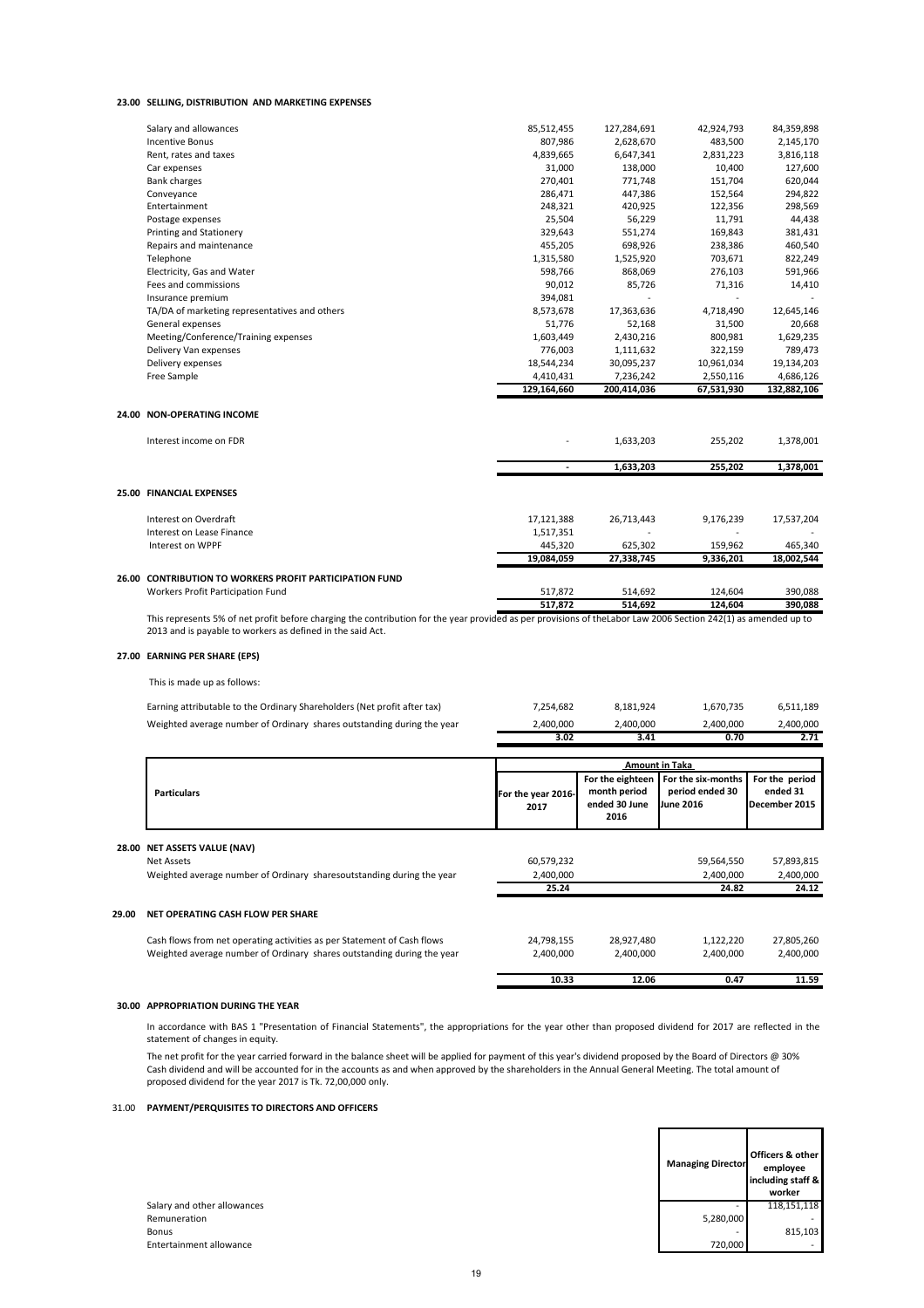The rate of Board meeting attendance fee per meeting per member is Tk. 750 but no fees were drawn by the directors during the year under review. No amount of money was spent by the Company for compensating any member of the Board, other than the managing director, for rendering special services.Total amount of Tk. 51,612 has been distributed among P.F employees.

#### **32.00 NATURE OF SECURITY OF SHORT TERM CREDIT FACILITY**

The loan is secured against hypothecation on stocks, fixed assets, land and all other usual charge documents.

#### **33.00 PLANT CAPACITY AND CAPACITY UTILISATION**

|                           | On single shift basis |             |                      |
|---------------------------|-----------------------|-------------|----------------------|
| <b>Products</b>           | Production            | Actual      | <b>Remarks</b>       |
|                           |                       | Production  |                      |
|                           |                       |             |                      |
| Tablet group (Pcs)        | 187,200,000           | 128,513,510 | As per market demand |
| Capsule group (Pcs)       | 207,360,000           | 28,501,359  | -do-                 |
| Suspension group (Phials) | 2,496,000             | 458.530     | -do-                 |
| Injectable (Ampoules)     | 18,000,000            | 1,348,473   | -do-                 |
| Tube                      | 455.000               | 15,959      | -do-                 |

#### **34.00 Credit Facility - Others**

There was no general nature of credit facilities available to the Company under any contract, other than trade credit available in the ordinary course of business and not availed of as on 30.06.2017.

#### **35.00 Capital Expenditure Commitment**

There was capital expenditure contracted and incurred or provided for at June 30, 2017.

There was no material capital expenditure authorised by the Board but not contracted for at June 30,2017.

|                                         | <b>Amount in Taka</b>                                               |                                                                            |                                             |  |  |
|-----------------------------------------|---------------------------------------------------------------------|----------------------------------------------------------------------------|---------------------------------------------|--|--|
| <b>Particulars</b>                      | month period<br>For the year 2016-<br>ended 30 June<br>2017<br>2016 | For the eighteen For the six-months<br>period ended 30<br><b>June 2016</b> | For the period<br>ended 31<br>December 2015 |  |  |
| 36.00 Payments made in Foreign currency |                                                                     |                                                                            |                                             |  |  |

| Import of Raw material     | 71.354.216 | 78.289.021 | 28.135.110 | 50.153.911 |
|----------------------------|------------|------------|------------|------------|
| Import of Packing material | 22.943.662 | 22.279.129 | 10.768.370 | 11.510.759 |
|                            |            |            |            |            |

No other expenses including royalty, technical expert and professional advisory fees, interest etc. was incurred or paid in foreign currencies except as stated above.

#### **37.00 Related Party Transactions - Disclosure under IAS 24 "Related Party Disclosure"**

The Company has entered into transactions with other entities that fall within the definition of related party as contained in BAS-24 "Related Party Disclosures". The Company opines that terms of related party transactions do not signigicantly differ from those that could have been obtained from third parties. Total transactions of the significant related parties as at 30 June 2017 were as follows:

| Name of the Party         | Relationship  | Nature of<br><b>Transaction</b>            | Opening<br><b>Balance</b> | <b>Addition during</b><br>the year | Adjustment<br>during the year | Closing<br><b>Balance</b> |
|---------------------------|---------------|--------------------------------------------|---------------------------|------------------------------------|-------------------------------|---------------------------|
| Aziz Mohammad Bhai        | Chairman      | Inter company<br>Loan/Receivable <b>II</b> | 20.765.284                | 5.291.668                          | 6.319.363                     | 19,737,589                |
| Olympic Industries Ltd    | Group Concern | Inter company<br>Loan/Receivable <b>II</b> | 2,699,011                 | 3.040.520                          | 4.302.440                     | 1,437,091                 |
| Bengal Steel Workers Ltd. | Group Concern | Inter company<br>Loan/Receivable <b>II</b> | 15,075,491                | 1.228.479                          |                               | 16,303,970                |
| Ambee Flims Ltd.          | Group Concern | Inter company<br>Loan/Receivable <b>II</b> | 97.986                    |                                    |                               | 97.986                    |
|                           |               |                                            | 38,637,772                | 9,560,667                          | 10,621,803                    | 37,576,636                |

#### **38.00 Comparative Figures**

Certain comparative figures have been reclassified from statements previously presented to conform to the presentation adopted during the period ended June 30, 2016.

#### **39.00 Contingent Asset/ Liabilities:**

The company had the following contingent Assets/Liabilities as on 30 June 2017 **Taka**

LF with GSP Finance Co (Ban) Ltd. 4,939,600.00

A lease agreement has been made as on 10.03.17 LF with GSP Finance Co. (Bangladesh) Ltd. No assets has been purchased upto 30.06.2017 under above agreement

#### **40.00 Approval of the Financial Statements**

These financial statements were authorized for issue in accordance with a resolution of the Company's board of directors on 5th November, 2017.

#### **41.00 Post Closing Events**

Following events have occurred since the balance sheet date: